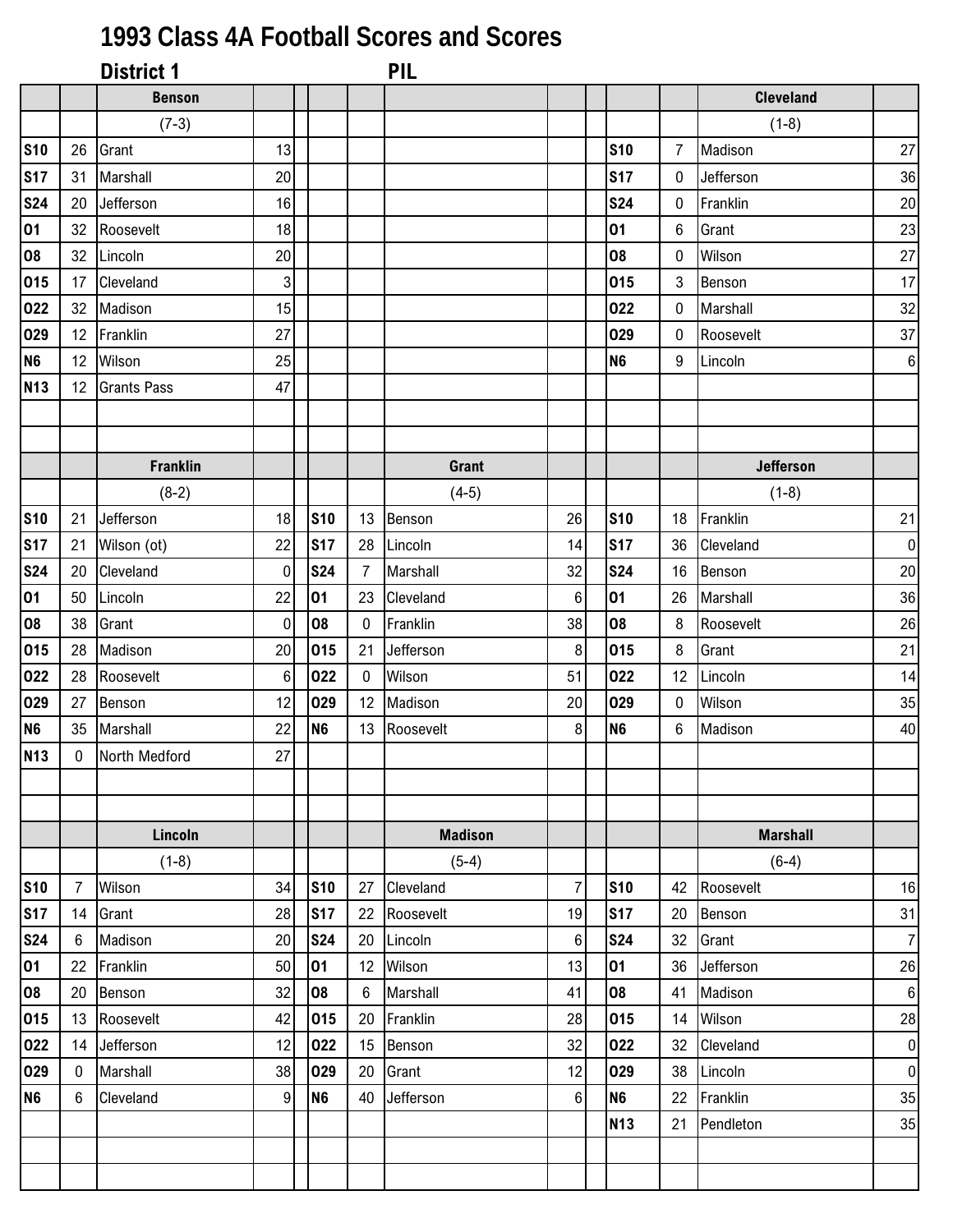|                |                | <b>Roosevelt</b>    |                  |                |             |              |                |                |                | <b>Wilson</b>       |                  |
|----------------|----------------|---------------------|------------------|----------------|-------------|--------------|----------------|----------------|----------------|---------------------|------------------|
|                |                | $(3-6)$             |                  |                |             |              |                |                |                | $(9-1)$             |                  |
| <b>S10</b>     | 16             | Marshall            | 42               |                |             |              |                | <b>S10</b>     | 34             | Lincoln             | $\boldsymbol{7}$ |
| <b>S17</b>     | 19             | Madison             | 22               |                |             |              |                | <b>S17</b>     | 22             | Franklin (ot)       | 21               |
| <b>S24</b>     | $6\phantom{1}$ | Wilson              | 14               |                |             |              |                | <b>S24</b>     | 14             | Roosevelt           | $\,6\,$          |
| 01             | 18             | Benson              | 32               |                |             |              |                | 01             | 13             | Madison             | 12               |
| 08             | 26             | Jefferson           | 8                |                |             |              |                | 08             | 27             | Cleveland           | $\pmb{0}$        |
| 015            | 42             | Lincoln             | 13               |                |             |              |                | 015            | 28             | Marshall            | 14               |
| 022            | $6\phantom{.}$ | Franklin            | 28               |                |             |              |                | 022            | 51             | Grant               | $\pmb{0}$        |
| 029            | 37             | Cleveland           | 0                |                |             |              |                | 029            | 35             | Jefferson           | $\pmb{0}$        |
| N <sub>6</sub> | 8              | Grant               | 13               |                |             |              |                | N <sub>6</sub> | 25             | Benson              | 12               |
|                |                |                     |                  |                |             |              |                | <b>N13</b>     | 14             | Glencoe             | 34               |
|                |                |                     |                  |                |             |              |                |                |                |                     |                  |
|                |                |                     |                  |                |             |              |                |                |                |                     |                  |
|                |                | <b>District 2</b>   |                  |                |             | <b>Metro</b> |                |                |                |                     |                  |
|                |                | Aloha               |                  |                |             |              |                |                |                | <b>Beaverton</b>    |                  |
|                |                | $(1-8)$             |                  |                |             |              |                |                |                | $(8-3)$             |                  |
| <b>S10</b>     | 7              | Jesuit              | 35               |                |             |              |                | <b>S10</b>     | 14             | <b>Forest Grove</b> | $\boldsymbol{6}$ |
| <b>S17</b>     | 14             | Newberg             | 26               |                |             |              |                | <b>S17</b>     | 25             | McMinnville         | $\boldsymbol{0}$ |
| <b>S24</b>     | 15             | Sunset              | 35               |                |             |              |                | <b>S24</b>     | 35             | Newberg             | $\pmb{0}$        |
| 01             | $\mathbf 0$    | Beaverton           | 21               |                |             |              |                | 01             | 21             | Aloha               | $\pmb{0}$        |
| 08             | 6              | Hillsboro           | 31               |                |             |              |                | 08             | 21             | Glencoe             | $\pmb{0}$        |
| 015            | 12             | Glencoe             | 20               |                |             |              |                | 015            | 27             | <b>Tigard</b>       | $\pmb{0}$        |
| 022            | 14             | Forest Grove        | 27               |                |             |              |                | 022            | $\overline{7}$ | Jesuit              | 14               |
| 029            | 29             | Tigard              | $\boldsymbol{0}$ |                |             |              |                | 029            | 17             | Sunset              | 21               |
| N <sub>6</sub> | $\overline{7}$ | McMinnville         | 14               |                |             |              |                | N <sub>6</sub> |                | 34 Hillsboro (3 ot) | 28               |
|                |                |                     |                  |                |             |              |                | <b>N13</b>     |                | 35 Marshfield       | 21               |
|                |                |                     |                  |                |             |              |                | <b>N20</b>     | 9              | Ashland             | 21               |
|                |                |                     |                  |                |             |              |                |                |                |                     |                  |
|                |                |                     |                  |                |             |              |                |                |                |                     |                  |
|                |                | <b>Forest Grove</b> |                  |                |             | Glencoe      |                |                |                | <b>Hillsboro</b>    |                  |
|                |                | $(4-5)$             |                  |                |             | $(8-4)$      |                |                |                | $(6-4)$             |                  |
| <b>S10</b>     | 6              | Beaverton           | 14               | <b>S10</b>     | 27          | Hillsboro    | 35             | <b>S10</b>     | 35             | Glencoe             | 27               |
| <b>S17</b>     | 27             | Glencoe             | 34               | <b>S17</b>     | 34          | Forest Grove | 27             | <b>S17</b>     | 21             | <b>Tigard</b>       | $\pmb{0}$        |
| <b>S24</b>     | 22             | Tigard              | 6                | <b>S24</b>     | 20          | McMinnville  | 13             | <b>S24</b>     | 13             | Jesuit              | 14               |
| 01             | 22             | Jesuit              | 16               | 01             | 13          | Newberg      | 10             | 01             | 0              | Sunset              | 37               |
| 08             | 6              | Sunset              | 26               | 08             | $\mathbf 0$ | Beaverton    | 21             | 08             | 31             | Aloha               | $\,6\,$          |
| 015            | 6              | Hillsboro           | 23               | 015            | 20          | Aloha        | 12             | 015            | 23             | <b>Forest Grove</b> | 6                |
| 022            | 27             | Aloha               | 14               | 022            | 23          | Tigard       | $\overline{7}$ | 022            | 29             | McMinnville         | 6                |
| 029            | 48             | McMinnville         | 21               | 029            | 20          | Jesuit       | 35             | 029            | 17             | Newberg             | 13               |
| <b>N6</b>      | 20             | Newberg             | 49               | N <sub>6</sub> | $30\,$      | Sunset       | 14             | N <sub>6</sub> | 28             | Beaverton (3 ot)    | 34               |
|                |                |                     |                  | <b>N13</b>     | 34          | Wilson       | 14             | <b>N13</b>     | 17             | Canby               | 28               |
|                |                |                     |                  | <b>N20</b>     | 29          | South Eugene | 22             |                |                |                     |                  |
|                |                |                     |                  | <b>N27</b>     | 20          | Centennial   | 34             |                |                |                     |                  |
|                |                |                     |                  |                |             |              |                |                |                |                     |                  |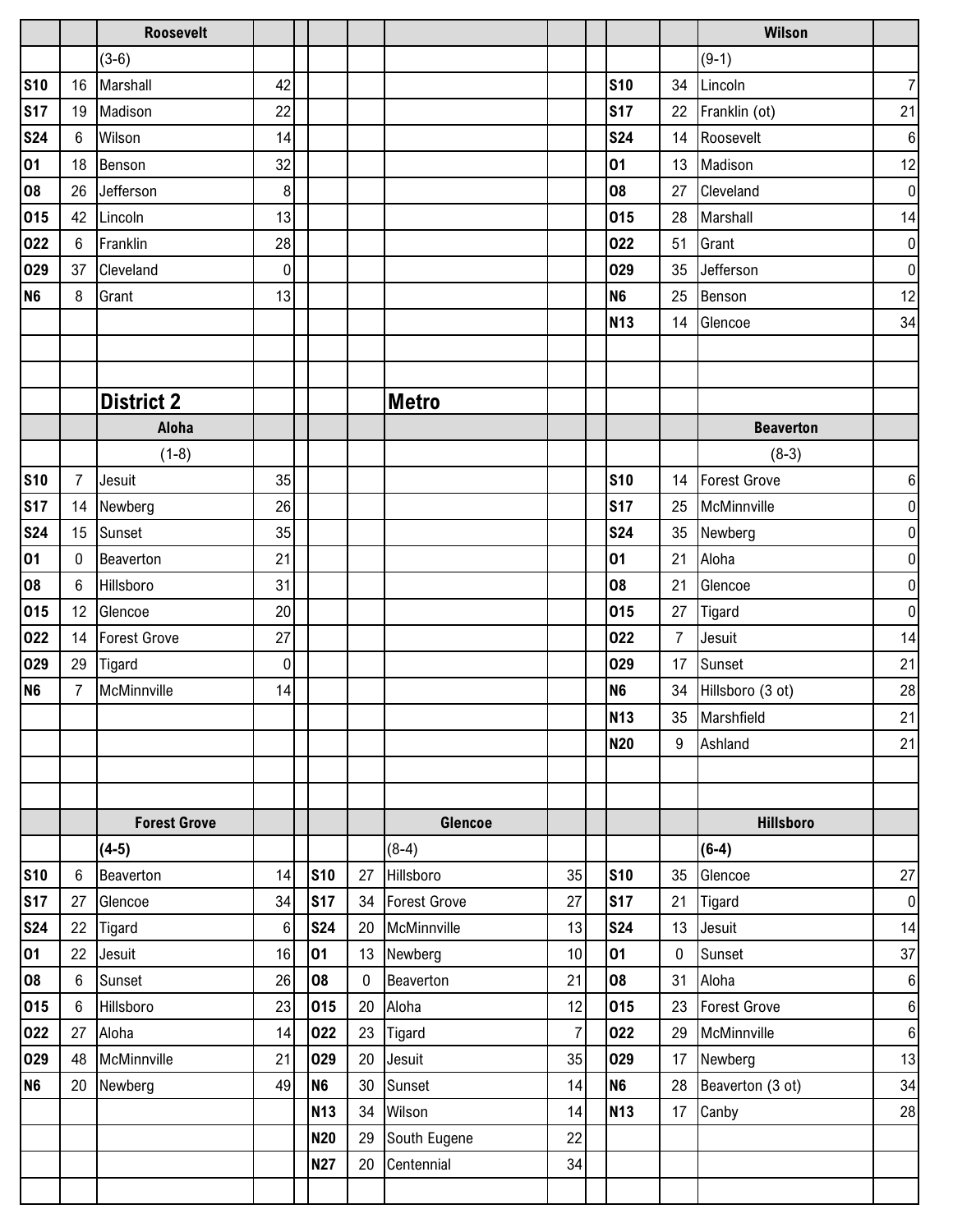|                |    | <b>Jesuit</b>           |                |                |                |                 | <b>McMinnville</b>      |                |                |                 | <b>Newberg</b>          |                |
|----------------|----|-------------------------|----------------|----------------|----------------|-----------------|-------------------------|----------------|----------------|-----------------|-------------------------|----------------|
|                |    | $(8-3)$                 |                |                |                |                 | $(2-7)$                 |                |                |                 | $(3-6)$                 |                |
| <b>S10</b>     | 35 | Aloha                   | $\overline{7}$ |                | <b>S10</b>     | 0               | Newberg                 | 10             | <b>S10</b>     | 10              | McMinnville             | $\pmb{0}$      |
| <b>S17</b>     | 24 | Sunset                  | 28             |                | <b>S17</b>     | 0               | Beaverton               | 25             | <b>S17</b>     | 26              | Aloha                   | 14             |
| <b>S24</b>     | 14 | Hillsboro               | 13             |                | <b>S24</b>     | 13              | Glencoe                 | 20             | <b>S24</b>     | 0               | Beaverton               | 35             |
| 01             | 16 | <b>Forest Grove</b>     | 22             |                | 01             | 20              | Tigard                  | 19             | 01             | 10              | Glencoe                 | 14             |
| 08             | 21 | McMinnville             | $\overline{7}$ |                | 08             | $\overline{7}$  | Jesuit                  | 21             | 08             | 16              | Tigard                  | 18             |
| 015            | 26 | Newberg                 | $\overline{7}$ |                | 015            | $\overline{7}$  | Sunset                  | 24             | 015            | 7               | Jesuit                  | 26             |
| 022            | 14 | Beaverton               | $\overline{7}$ |                | 022            | $6\phantom{.}6$ | Hillsboro               | 29             | 022            | 17              | Susnet                  | 21             |
| 029            | 35 | Glencoe                 | 20             |                | 029            | 21              | Forest Grove            | 48             | 029            | 13              | Hillsboro               | 17             |
| N <sub>6</sub> | 34 | Tigard                  | 14             |                | N <sub>6</sub> | 14              | Aloha                   | $\overline{7}$ | N <sub>6</sub> | 49              | <b>Forest Grove</b>     | $20\,$         |
| <b>N13</b>     | 30 | Lakeridge               | 28             |                |                |                 |                         |                | <b>N13</b>     | 0               | Marshfield              | 33             |
| <b>N20</b>     | 35 | Centennial              | 40             |                |                |                 |                         |                |                |                 |                         |                |
|                |    |                         |                |                |                |                 |                         |                |                |                 |                         |                |
|                |    |                         |                |                |                |                 |                         |                |                |                 |                         |                |
|                |    | <b>Sunset</b>           |                |                |                |                 |                         |                |                |                 | <b>Tigard</b>           |                |
|                |    | $(8-2)$                 |                |                |                |                 |                         |                |                |                 | $(0-9)$                 |                |
| <b>S10</b>     | 35 | <b>Tigard</b>           | $\overline{7}$ |                |                |                 |                         |                | <b>S10</b>     | $\overline{7}$  | Sunset                  | 35             |
| <b>S17</b>     | 28 | Jesuit                  | 24             |                |                |                 |                         |                | <b>S17</b>     | 0               | Hillsboro               | 21             |
| <b>S24</b>     | 35 | Aloha                   | 15             |                |                |                 |                         |                | <b>S24</b>     | 6               | <b>Forest Grove</b>     | 22             |
| 01             | 37 | Hillsboro               | 0              |                |                |                 |                         |                | 01             | 19              | McMinnville             | 20             |
| 08             | 26 | <b>Forest Grove</b>     | 6              |                |                |                 |                         |                | 08             | 0               | *Newberg (forfeit)      | $\mathbf{1}$   |
| 015            | 24 | McMinnville             | $\overline{7}$ |                |                |                 |                         |                | 015            | $\mathbf{0}$    | Beaverton               | 27             |
| 022            | 21 | Newberg                 | 17             |                |                |                 |                         |                | 022            | $\overline{7}$  | Glencoe                 | 23             |
| 029            | 21 | Beaverton               | 17             |                |                |                 |                         |                | 029            | $\bf{0}$        | Aloha                   | 29             |
| N <sub>6</sub> | 13 | Glencoe                 | 30             |                |                |                 |                         |                | <b>N6</b>      | 13              | Jesuit                  | 34             |
| <b>N13</b>     |    | 16 Sprague              | 22             |                |                |                 |                         |                |                |                 | *Newberg 18-16          |                |
|                |    |                         |                |                |                |                 |                         |                |                |                 |                         |                |
|                |    | <b>District 3</b>       |                |                |                |                 | Mt. Hood                |                |                |                 |                         |                |
|                |    | <b>Barlow</b>           |                |                |                |                 | <b>Centennial</b>       |                |                |                 | <b>Central Catholic</b> |                |
|                |    | $(5-4)$                 |                |                |                |                 | $(12-1)$                |                |                |                 | $(4-5)$                 |                |
| <b>S10</b>     | 34 | La Grande               | 16             |                | <b>S10</b>     | 34              | Columbia River (WA)     | 20             | <b>S10</b>     | 20              | <b>Mountain View</b>    | OT) 14         |
| <b>S17</b>     | 20 | Pendleton               | 34             |                | <b>S17</b>     |                 | 30 Mountain View        | 19             | <b>S17</b>     | 33              | The Dalles              | 32             |
| <b>S24</b>     | 32 | Parkrose                | 0              |                | <b>S24</b>     |                 | 14 Sandy                | $\overline{7}$ | <b>S24</b>     | 14              | David Douglas           | 20             |
| 01             | 21 | Gresham                 | 29             | 01             |                | 31              | David Douglas           | 28             | 01             | 40              | Parkrose                | $\overline{7}$ |
| 08             | 22 | David Douglas           | 20             |                | 08             | 33              | <b>Central Catholic</b> | $6\phantom{.}$ | 08             | 6               | Centennial              | 33             |
| 015            | 18 | Sandy                   | 21             |                | 015            | 26              | Reynolds                | $\overline{9}$ | 015            | 21              | Gresham                 | 28             |
| 022            | 44 | Centennial              | 51             |                | 022            | 51              | Barlow                  | 44             | 022            | 27              | Reynolds                | $20\,$         |
| 029            | 35 | Reynolds                | 8              |                | 029            | 42              | Parkrose                | 28             | 029            | $6\phantom{.0}$ | Sandy                   | 34             |
| N <sub>6</sub> | 34 | <b>Central Catholic</b> | 19             | N <sub>6</sub> |                | 26              | Gresham                 | 20             | N <sub>6</sub> | 19              | <b>Barlow</b>           | 34             |
|                |    |                         |                |                | <b>N13</b>     | 37              | Roseburg                | 24             |                |                 |                         |                |
|                |    |                         |                |                | <b>N20</b>     | 40              | Jesuit                  | 35             |                |                 |                         |                |
|                |    |                         |                |                | <b>N27</b>     | 34              | Glencoe                 | 20             |                |                 |                         |                |
|                |    |                         |                |                | D <sub>5</sub> | 26              | Ashland                 | 42             |                |                 |                         |                |
|                |    |                         |                |                |                |                 |                         |                |                |                 |                         |                |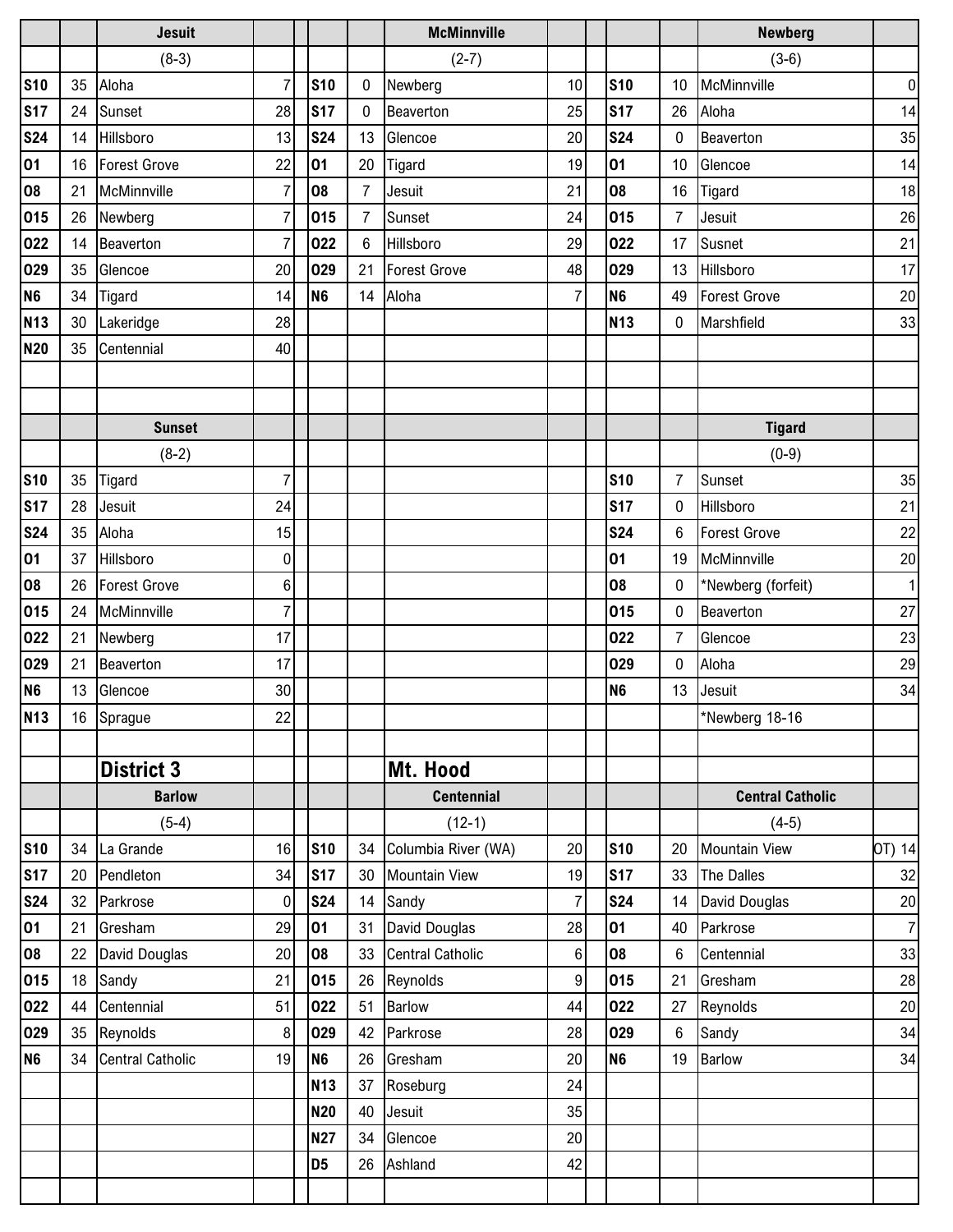|                 |              | <b>David Douglas</b>    |             |                |                |                         |                |                |             | Gresham                 |                |
|-----------------|--------------|-------------------------|-------------|----------------|----------------|-------------------------|----------------|----------------|-------------|-------------------------|----------------|
|                 |              | $(8-4)$                 |             |                |                |                         |                |                |             | $(8-3)$                 |                |
| <b>S10</b>      | 34           | Silverton               | 19          |                |                |                         |                | <b>S10</b>     | 17          | Canby                   | 27             |
| <b>S17</b>      | 27           | Hudson's Bay (WA)       | 14          |                |                |                         |                | <b>S17</b>     | 41          | Churchill               | $\pmb{0}$      |
| <b>S24</b>      | 20           | <b>Central Catholic</b> | 14          |                |                |                         |                | <b>S24</b>     | 45          | Reynolds                | 13             |
| 01              | 28           | Centennial              | 31          |                |                |                         |                | 01             | 29          | <b>Barlow</b>           | 21             |
| 08              | 20           | <b>Barlow</b>           | 22          |                |                |                         |                | 08             | 27          | Sandy                   | OT) 20         |
| 015             | 56           | Parkrose                | $\mathbf 0$ |                |                |                         |                | 015            | 28          | <b>Central Catholic</b> | 21             |
| 022             | 35           | Sandy                   | 28          |                |                |                         |                | 022            | 48          | Parkrose                | 17             |
| 029             | 14           | Gresham                 | 17          |                |                |                         |                | 029            | 17          | David Douglas           | 14             |
| N <sub>6</sub>  | 57           | Reynolds                | 6           |                |                |                         |                | N <sub>6</sub> | 20          | Centennial              | 26             |
| <b>N13</b>      | 35           | Bend                    | 28          |                |                |                         |                | <b>N13</b>     | 47          | <b>Crook County</b>     | 20             |
| <b>N20</b>      | 31           | Sprague                 | 28          |                |                |                         |                | <b>N20</b>     | $\mathbf 0$ | Canby                   | 3              |
| <b>N27</b>      | 3            | North Medford           | 28          |                |                |                         |                |                |             |                         |                |
| D <sub>5</sub>  |              |                         |             |                |                |                         |                |                |             |                         |                |
| D <sub>12</sub> |              |                         |             |                |                |                         |                |                |             |                         |                |
|                 |              | <b>Parkrose</b>         |             |                |                | <b>Reynolds</b>         |                |                |             | <b>Sandy</b>            |                |
|                 |              | $(0-9)$                 |             |                |                | $(2-7)$                 |                |                |             | $(6-4)$                 |                |
| <b>S10</b>      | 6            | St. Helens              | 34          | <b>S10</b>     | $\overline{7}$ | Sheldon                 | 10             | <b>S10</b>     | 20          | Redmond                 | 15             |
| <b>S17</b>      | 20           | Tualatin                | 39          | <b>S17</b>     | 16             | Bend                    | $\overline{7}$ | <b>S17</b>     | 27          | La Grande               | 14             |
| <b>S24</b>      | $\mathbf{0}$ | <b>Barlow</b>           | 32          | <b>S24</b>     | 13             | Gresham                 | 45             | <b>S24</b>     | 7           | Centennial              | 14             |
| 01              | 7            | <b>Central Catholic</b> | 40          | 01             | 7              | Sandy                   | 19             | 01             | 19          | Reynolds                | $\overline{7}$ |
| 08              | 6            | Reynolds                | 21          | 08             | 21             | Parkrose                | 6              | 08             | 20          | Gresham (2 ot)          | 27             |
| 015             | 0            | David Douglas           | 56          | 015            | 9              | Centennial              | 26             | 015            | 21          | Barlow                  | 18             |
| 022             | 17           | Gresham                 | 48          | 022            | 20             | <b>Central Catholic</b> | 27             | 022            | 28          | <b>David Douglas</b>    | 35             |
| 029             | 28           | Centennial              | 42          | 029            | 8              | Barlow                  | 35             | 029            | 34          | <b>Central Catholic</b> | $\,6$          |
| N <sub>6</sub>  | $\pmb{0}$    | Sandy                   | 26          | N <sub>6</sub> | 6              | David Douglas           | 57             | N <sub>6</sub> |             | 26 Parkrose             | $\mathbf 0$    |
|                 |              |                         |             |                |                |                         |                | <b>N13</b>     | 15          | Ashland                 | 42             |
|                 |              |                         |             |                |                |                         |                |                |             |                         |                |
|                 |              |                         |             |                |                |                         |                |                |             |                         |                |
|                 |              | <b>District 4</b>       |             |                |                | <b>Three Rivers</b>     |                |                |             |                         |                |
|                 |              | Canby                   |             |                |                | <b>Clackamas</b>        |                |                |             | Lake Oswego             |                |
|                 |              | $(10-1)$                |             |                |                | $(0-9)$                 |                |                |             | $(5-5)$                 |                |
| <b>S10</b>      | 27           | Gresham                 | 17          | <b>S10</b>     | 22             | Milwaukie               | 31             | <b>S10</b>     | 32          | Putnam                  | 6              |
| <b>S17</b>      | 27           | Lake Oswego             | 6           | <b>S17</b>     | 15             | Putnam                  | 24             | <b>S17</b>     | 18          | Oregon City             | $\overline{7}$ |
| <b>S24</b>      | 26           | Clackamas               | 8           | <b>S24</b>     | 27             | Oregon City             | 48             | <b>S24</b>     | 6           | Canby                   | 27             |
| 01              | 34           | Lakeridge               | 39          | 01             | 8              | Canby                   | 26             | 01             | 14          | <b>West Linn</b>        | $\overline{7}$ |
| 08              | 42           | Tualatin                | 26          | 08             | 17             | <b>West Linn</b>        | 28             | 08             | 6           | Pendleton               | 40             |
| 015             | 37           | Milwaukie               | 6           | 015            | $6\phantom{.}$ | Lake Oswego             | $\overline{7}$ | 015            | 7           | Calckamas               | $\,6\,$        |
| 022             | 52           | Putnam                  | 18          | 022            | $\mathbf 0$    | <b>Mountain View</b>    | 28             | 022            | 21          | Lakeridge               | 33             |
| 029             | 52           | Oregon City             | 29          | 029            | 16             | Lakeridge               | 36             | 029            | $\bf{0}$    | Tualatin                | 18             |
| N <sub>6</sub>  | 28           | Hillsboro               | 17          | N <sub>6</sub> | $\overline{7}$ | Tualatin                | 40             | N <sub>6</sub> | 46          | Milwaukie               | $20\,$         |
| <b>N13</b>      | 3            | Gresham                 | 0           |                |                |                         |                | <b>N13</b>     | 22          | Willamette              | 27             |
| <b>N20</b>      | $\mathbf 0$  | <b>Grants Pass</b>      | 45          |                |                |                         |                |                |             |                         |                |
|                 |              |                         |             |                |                |                         |                |                |             |                         |                |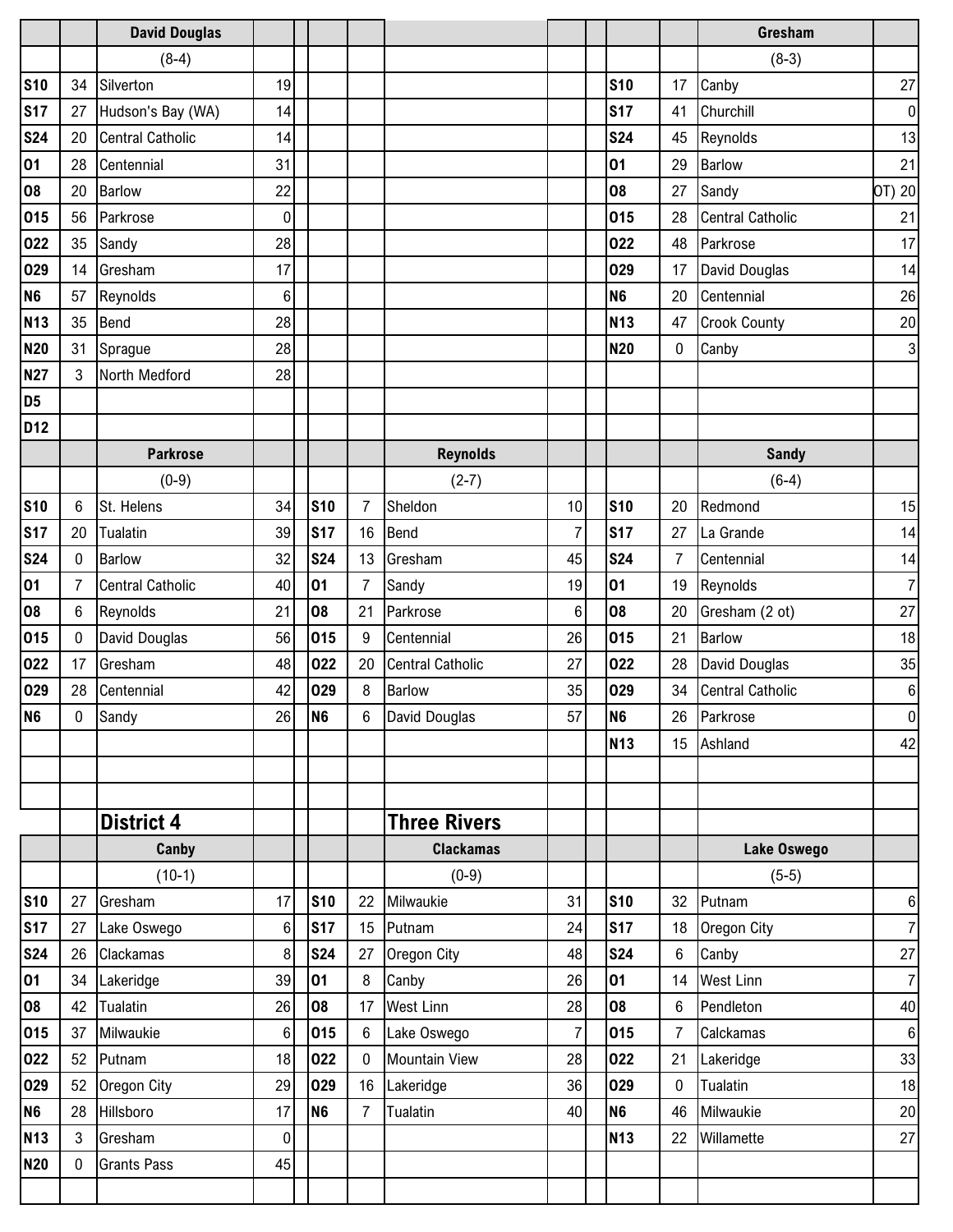|                |             | Lakeridge           |                 |                |                | <b>Milwaukie</b>             |                |                |                | <b>Oregon City</b>   |                  |
|----------------|-------------|---------------------|-----------------|----------------|----------------|------------------------------|----------------|----------------|----------------|----------------------|------------------|
|                |             | $(7-3)$             |                 |                |                | $(4-5)$                      |                |                |                | $(6-3)$              |                  |
| <b>S10</b>     | 18          | Tualatin            | 27              | <b>S10</b>     | 31             | Clackamas                    | 22             | s <sub>3</sub> | 21             | La Grande            | $\overline{7}$   |
| <b>S17</b>     | 31          | Milwaukie           | $\overline{7}$  | <b>S17</b>     | $\overline{7}$ | Lakeridge                    | 31             | <b>S10</b>     | 12             | West Linn (2 ot)     | $\boldsymbol{6}$ |
| <b>S24</b>     | 34          | Putnam              | $\overline{0}$  | <b>S24</b>     | $\mathbf 0$    | Tualatin                     | 27             | <b>S17</b>     | $\overline{7}$ | Lake Oswego          | 18               |
| 01             | 14          | Oregon City         | 17              | 01             | 35             | Springfield                  | 12             | <b>S24</b>     | 48             | Clackamas            | 27               |
| 08             | 39          | Canby               | 34              | 08             | 25             | Putnam                       | 18             | 01             | 17             | Lakeridge            | 14               |
| 015            | 20          | <b>West Linn</b>    | 16              | 015            | $\overline{7}$ | Oregon City                  | 14             | 08             | 21             | Tualatin             | 26               |
| 022            | 33          | Lake Oswego         | 21              | 022            | 6              | Canby                        | 37             | 015            | 14             | Milwaukie            | $\overline{7}$   |
| 029            | 36          | Clackamas           | 16              | 029            | 9              | <b>West Linn</b>             | $\overline{7}$ | 022            | 34             | Putnam               | 6                |
| N <sub>6</sub> | 42          | Hermiston           | 6               | N <sub>6</sub> | 20             | Lake Oswego                  | 46             | 029            | 29             | Canby                | 52               |
| <b>N13</b>     | 28          | Jesuit              | 30 <sup>°</sup> |                |                |                              |                | N <sub>6</sub> |                |                      |                  |
|                |             |                     |                 |                |                |                              |                |                |                |                      |                  |
|                |             |                     |                 |                |                |                              |                |                |                |                      |                  |
|                |             | <b>Putnam</b>       |                 |                |                | <b>Tualatin</b>              |                |                |                | <b>West Linn</b>     |                  |
|                |             | $(1-8)$             |                 |                |                | $(9-2)$                      |                |                |                | $(2-7)$              |                  |
| <b>S10</b>     | 6           | Lake Oswego         | 32              | <b>S10</b>     | 27             | Lakeridge                    | 18             | <b>S10</b>     | 6              | Oregon City (2 ot)   | 12               |
| <b>S17</b>     | 24          | Clackamas           | 15              | <b>S17</b>     | 39             | Parkrose                     | 20             | <b>S17</b>     | $\overline{7}$ | Canby                | 20               |
| <b>S24</b>     | 0           | Lakeridge           | 34              | <b>S24</b>     | 27             | Milwaukie                    | $\pmb{0}$      | <b>S24</b>     | $\mathbf 0$    | Redmond              | 29               |
| 01             | 12          | Tualatin            | 29              | 01             | 29             | Putnam                       | 12             | 01             | 7              | Lake Oswego          | 14               |
| 08             | 18          | Milwaukie           | 25              | 08             | 26             | Oregon City                  | 21             | 08             | 28             | Clackamas            | 17               |
| 015            | 21          | <b>Crook County</b> | 30              | 015            | 26             | Canby                        | 42             | 015            | 16             | Lakeridge            | 20               |
| 022            | 6           | Oregon City         | 34              | 022            | 26             | <b>West Linn</b>             | $\pmb{0}$      | 022            | 0              | Tualatin             | 26               |
| 029            | 18          | Canby               | 52              | 029            | 18             | Lake Oswego                  | $\pmb{0}$      | 029            | 7              | Milwaukie            | $\boldsymbol{9}$ |
| <b>N6</b>      | $\mathbf 0$ | <b>West Linn</b>    | 12              | N <sub>6</sub> | 40             | <b>Clackamas</b>             | $\overline{7}$ | N <sub>6</sub> | 12             | Putnam               | $\mathbf 0$      |
|                |             |                     |                 | N13            | 14             | McNary                       | 10             |                |                |                      |                  |
|                |             |                     |                 | <b>N20</b>     | 8              | Pendleton                    | $20\,$         |                |                |                      |                  |
|                |             |                     |                 |                |                |                              |                |                |                |                      |                  |
|                |             |                     |                 |                |                |                              |                |                |                |                      |                  |
|                |             |                     |                 |                |                | <b>District 5 Midwestern</b> |                |                |                |                      |                  |
|                |             | <b>Churchill</b>    |                 |                |                |                              |                |                |                | <b>Cottage Grove</b> |                  |
|                |             | $(4-5)$             |                 |                |                |                              |                |                |                | $(4-5)$              |                  |
| <b>S10</b>     | 24          | Willamette          | 42              |                |                |                              |                | <b>S10</b>     | 13             | Madras               | $\boldsymbol{0}$ |
| <b>S17</b>     | $\mathbf 0$ | Gresham             | 41              |                |                |                              |                | <b>S17</b>     | 13             | Astoria              | 26               |
| <b>S24</b>     | 19          | North Eugene        | 6               |                |                |                              |                | <b>S24</b>     | 14             | Phoenix              | $\mathbf 0$      |
| 01             | 6           | South Eugene        | 19              |                |                |                              |                | 01             | 14             | South Umpqua         | 17               |
| 08             | 20          | Marshfield          | 32              |                |                |                              |                | 08             | 20             | Central              | 29               |
| 015            | 37          | Springfield         | 15              |                |                |                              |                | 015            | 28             | South Umpqua         | 14               |
| 022            | 0           | Sheldon             | 13              |                |                |                              |                | 022            | 15             | Mountaain View (WA)  | 41               |
| 029            | 48          | North Bend          | 30 <sup>1</sup> |                |                |                              |                | 029            | $\overline{7}$ | North Valley         | 39               |
| <b>N6</b>      | 27          | Thurston            | 13              |                |                |                              |                | N <sub>6</sub> | 28             | Rogue River          | $6\phantom{1}6$  |
|                |             |                     |                 |                |                |                              |                |                |                |                      |                  |
|                |             |                     |                 |                |                |                              |                |                |                | Independent          |                  |
|                |             |                     |                 |                |                |                              |                |                |                |                      |                  |
|                |             |                     |                 |                |                |                              |                |                |                |                      |                  |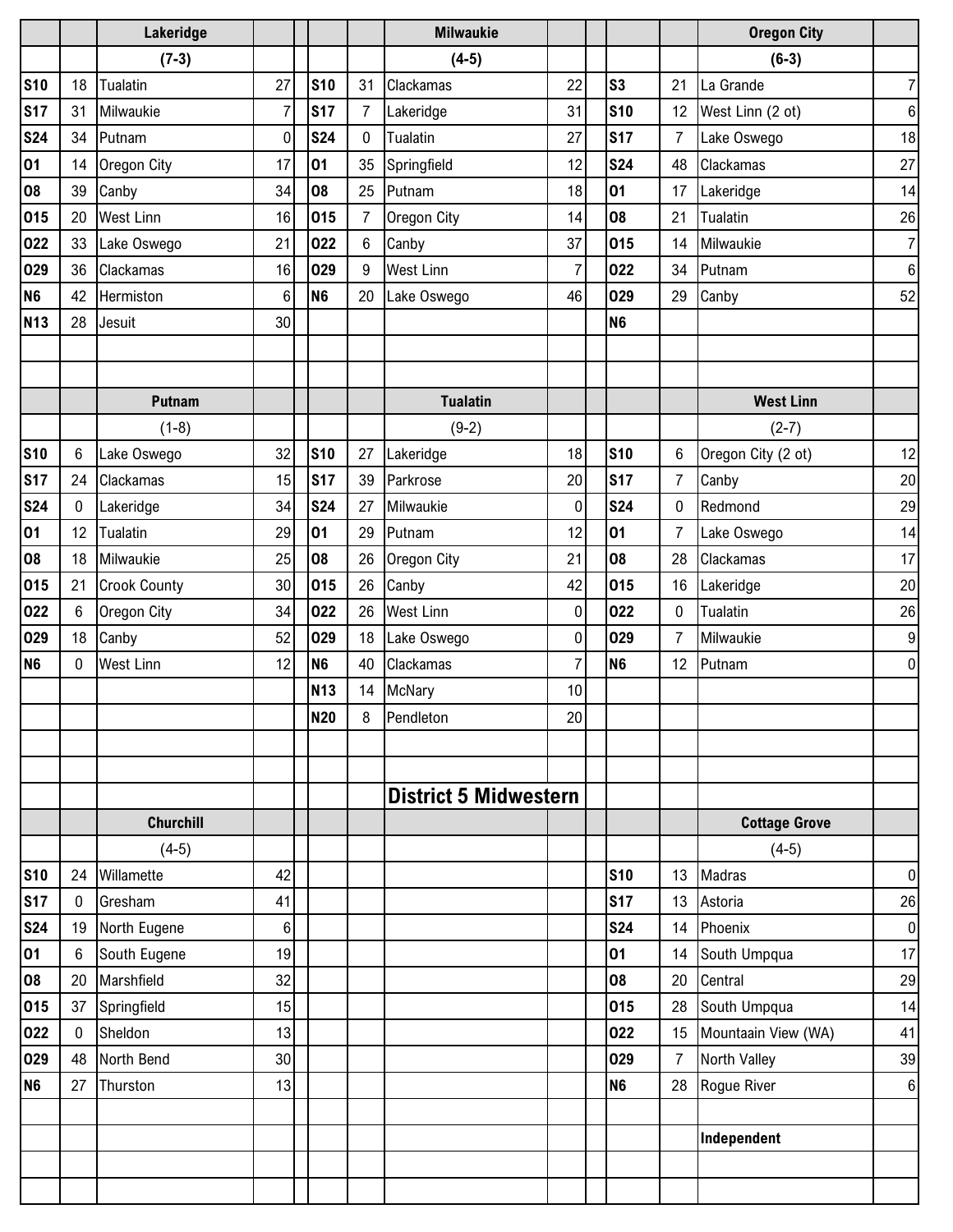|                |                 | <b>Marshfield</b>  |                |                |            |                | <b>North Bend</b>   |                |                |                | <b>North Eugene</b> |                  |
|----------------|-----------------|--------------------|----------------|----------------|------------|----------------|---------------------|----------------|----------------|----------------|---------------------|------------------|
|                |                 | $(6-4)$            |                |                |            |                | $(0-9)$             |                |                |                | $(6-4)$             |                  |
| <b>S10</b>     | 27              | Springfield        | $\mathbf 0$    |                | <b>S10</b> | 13             | Thurston            | 26             | <b>S10</b>     | 15             | South Eugene        | 28               |
| <b>S17</b>     | 27              | South Eugene       | $\overline{7}$ |                | <b>S17</b> | 0              | Springfield         | 13             | <b>S17</b>     | 20             | Sheldon             | $\overline{7}$   |
| <b>S24</b>     | 40              | North Bend         | $6\phantom{1}$ |                | <b>S24</b> | 7              | Marshfield          | 40             | <b>S24</b>     | 6              | Churchill           | 19               |
| 01             | 33              | Sheldon            | 14             | 01             |            | 27             | Willamette          | 52             | 01             | 16             | Thurston            | 13               |
| 08             | 32              | Churchill          | 20             | 08             |            | 14             | North Eugene        | 47             | 08             | 47             | North Bend          | 14               |
| 015            | 28              | Thurston           | $\overline{7}$ |                | 015        | $\pmb{0}$      | Sheldon             | 38             | 015            | 27             | Eagle Point         | $\pmb{0}$        |
| 022            | 8               | Willamette         | 21             |                | 022        | 14             | Crater              | 32             | 022            | 36             | Springfield         | $\boldsymbol{0}$ |
| 029            | 22              | North Eugene       | 28             |                | 029        | 30             | Churchill           | 48             | 029            | 28             | Marshfield          | 22               |
| N <sub>6</sub> | 7               | <b>Grants Pass</b> | 28             | N <sub>6</sub> |            | 16             | South Eugene        | 22             | N <sub>6</sub> | 35             | Willamette          | 39               |
| <b>N13</b>     | 21              | Beaverton          | 35             |                |            |                |                     |                | <b>N13</b>     | 32             | Lebanon             | 52               |
|                |                 |                    |                |                |            |                |                     |                |                |                |                     |                  |
|                |                 |                    |                |                |            |                |                     |                |                |                |                     |                  |
|                |                 | <b>Sherldon</b>    |                |                |            |                | <b>South Eugene</b> |                |                |                | Springfield         |                  |
|                |                 | $(4-5)$            |                |                |            |                | $(8-3)$             |                |                |                | $(1-8)$             |                  |
| <b>S10</b>     | 10              | Reynolds           | $\overline{7}$ |                | <b>S10</b> | 28             | North Eugene        | 15             | <b>S10</b>     | 0              | Marshfield          | $27\,$           |
| <b>S17</b>     | 7               | North Eugene       | 20             |                | <b>S17</b> | $\overline{7}$ | Marshfield          | 27             | <b>S17</b>     | 13             | North Bend          | $\pmb{0}$        |
| <b>S24</b>     | 6               | South Eugene       | 10             |                | <b>S24</b> | 10             | Sheldon             | 6              | <b>S24</b>     | 21             | Willamette          | 55               |
| 01             | 14              | Marshfield         | 33             | 01             |            | 19             | Churchill           | 6              | 01             | 12             | Milwaukie           | 35               |
| 08             | 15              | Thurston           | 21             |                | 08         | 22             | Springfield         | $\mathbf 0$    | 08             | 0              | South Eugene        | 22               |
| 015            | 38              | North Bend         | 0              |                | 015        | 0              | Willamette          | 21             | 015            | 15             | Churchill           | 37               |
| 022            | 13              | Churchill          | $\mathbf 0$    |                | 022        | 19             | Thurston            | $\overline{7}$ | 022            | 0              | North Eugene        | 36               |
| 029            | 6               | Willamette         | 35             |                | 029        | 20             | Roseburg            | $\overline{7}$ | 029            | $\overline{2}$ | Thurston            | 5                |
| <b>N6</b>      | 34              | Springfield        | 0              | <b>N6</b>      |            | 22             | North Bend          | 16             | N <sub>6</sub> | 0              | Sheldon             | 34               |
|                |                 |                    |                |                | <b>N13</b> | 35             | McKay               | 34             |                |                |                     |                  |
|                |                 |                    |                |                | <b>N20</b> | 22             | Glencoe             | 29             |                |                |                     |                  |
|                |                 |                    |                |                |            |                |                     |                |                |                |                     |                  |
|                |                 |                    |                |                |            |                |                     |                |                |                |                     |                  |
|                |                 | <b>Thurston</b>    |                |                |            |                |                     |                |                |                | Willamette          |                  |
|                |                 | $(4-5)$            |                |                |            |                |                     |                |                |                | $(9-2)$             |                  |
| <b>S10</b>     | 26              | North Bend         | 13             |                |            |                |                     |                | <b>S10</b>     | 42             | Churchill           | 24               |
| <b>S17</b>     | 7               | Willamette         | 39             |                |            |                |                     |                | <b>S17</b>     | 39             | Thurston            | $\boldsymbol{7}$ |
| <b>S24</b>     | 14              | South Medford      | $\overline{7}$ |                |            |                |                     |                | <b>S24</b>     | 55             | Springfield         | 21               |
| 01             | 13              | North Eugene       | 16             |                |            |                |                     |                | 01             | 52             | North Bend          | 27               |
| 08             | 21              | Sheldon            | 15             |                |            |                |                     |                | 08             | 20             | Ashland             | 28               |
| 015            | $\overline{7}$  | Marshfield         | 28             |                |            |                |                     |                | 015            | 21             | South Eugene        | $\pmb{0}$        |
| 022            | 7               | South Eugene       | 19             |                |            |                |                     |                | 022            | 21             | Marshfield          | $\bf 8$          |
| 029            | $5\overline{)}$ | Springfiel;d       | $\overline{2}$ |                |            |                |                     |                | 029            | 35             | Sheldon             | $\,6\,$          |
| N <sub>6</sub> | 13              | Churchill          | 27             |                |            |                |                     |                | N <sub>6</sub> | 39             | North Eugene        | 35               |
|                |                 |                    |                |                |            |                |                     |                | <b>N13</b>     | 27             | Lake Oswego         | 22               |
|                |                 |                    |                |                |            |                |                     |                | <b>N20</b>     | 30             | North Medford       | 62               |
|                |                 |                    |                |                |            |                |                     |                |                |                |                     |                  |
|                |                 |                    |                |                |            |                |                     |                |                |                |                     |                  |
|                |                 |                    |                |                |            |                |                     |                |                |                |                     |                  |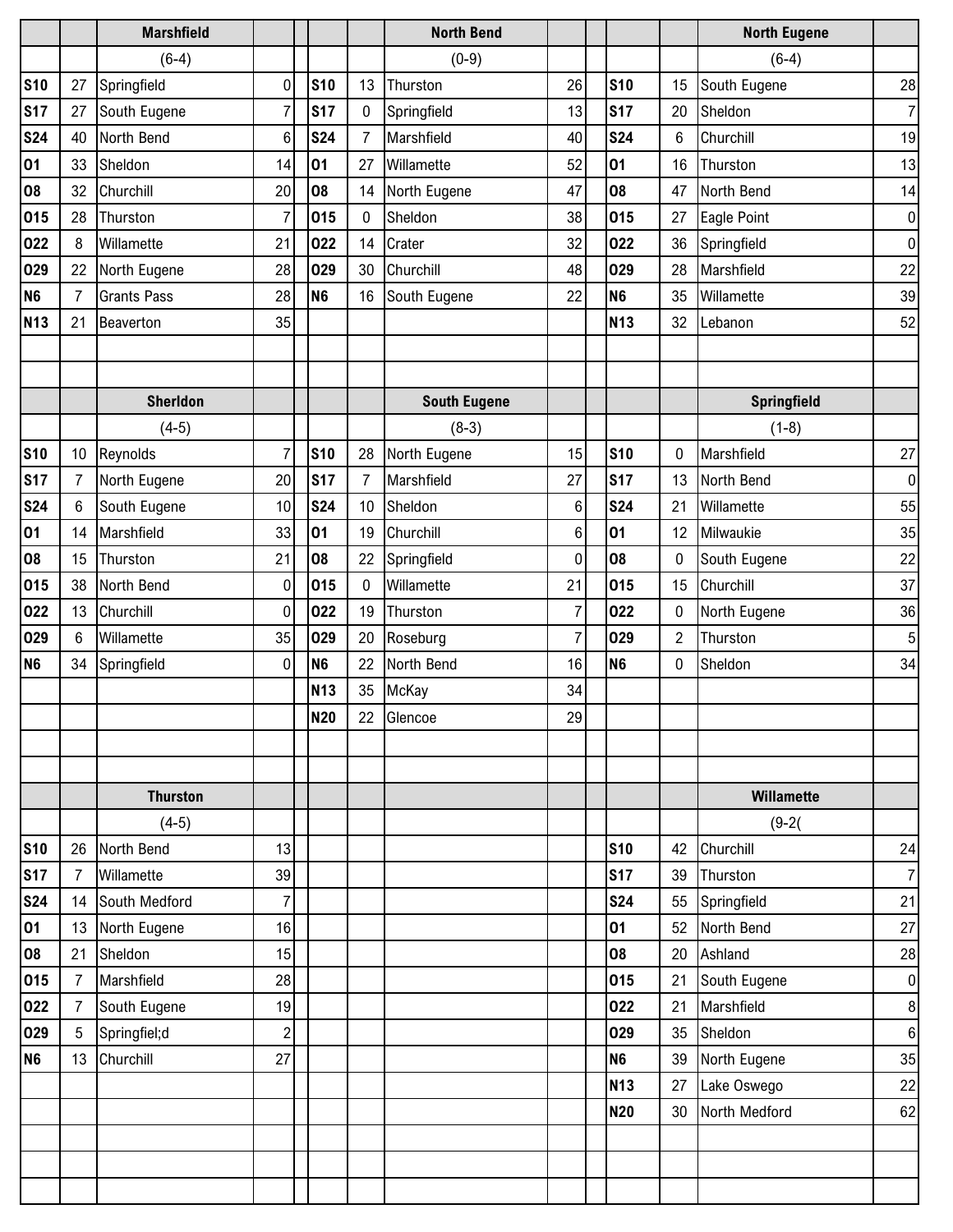|                 |                 |                    |                  |                |                 | <b>District 6 Southern Oregon</b> |                |                |              |                      |                  |
|-----------------|-----------------|--------------------|------------------|----------------|-----------------|-----------------------------------|----------------|----------------|--------------|----------------------|------------------|
|                 |                 | <b>Ashland</b>     |                  |                |                 | <b>Crater</b>                     |                |                |              | <b>Eagle Point</b>   |                  |
|                 |                 | $(13-1)$           |                  |                |                 | $(2-7)$                           |                |                |              | $(2-7)$              |                  |
| <b>S10</b>      | 45              | Eagle Point        | $\overline{0}$   | <b>S10</b>     | 6               | North Medford                     | 40             | <b>S10</b>     | 0            | Ashland              | 45               |
| <b>S17</b>      | 24              | Roseburg           | 14               | <b>S17</b>     | 32              | Eagle Point                       | 13             | <b>S17</b>     | 13           | Crater               | 32               |
| <b>S24</b>      | 36              | Mazama             | $\boldsymbol{0}$ | <b>S24</b>     | 6               | Roseburg                          | 30             | <b>S24</b>     | 12           | <b>Grants Pass</b>   | 45               |
| 01              | 25              | South Medford      | 22               | 01             | 27              | Mazama                            | 30             | 01             | 7            | <b>Klamath Union</b> | 27               |
| 08              | 28              | Willamette         | 20 <sup>°</sup>  | 08             | 14              | South Medford                     | 41             | 08             | 6            | North Medford        | 49               |
| 015             | 36              | Crater             | 0                | 015            | 0               | Ashland                           | 36             | 015            | 0            | North Eugene         | 27               |
| 022             | 21              | <b>Grants Pass</b> | 6                | 022            | 32              | North Bend                        | 14             | 022            | 0            | Roseburg             | 28               |
| 029             | 42              | Klamath Union      | 6                | 029            | $\pmb{0}$       | <b>Grants Pass</b>                | 21             | 029            | 29           | Mazama               | 24               |
| N <sub>6</sub>  | 36              | North Medford      | 33               | N <sub>6</sub> | $\overline{7}$  | Klamath Union                     | 10             | N <sub>6</sub> | 24           | South Medford        | $20\,$           |
| <b>N13</b>      | 42              | Sandy              | 15               |                |                 |                                   |                |                |              |                      |                  |
| <b>N20</b>      | 21              | Beaverton          | 9                |                |                 |                                   |                |                |              |                      |                  |
| <b>N27</b>      | 42              | Pendleton          | 18               |                |                 |                                   |                |                |              |                      |                  |
| D <sub>5</sub>  | 42              | Centennial         | 26               |                |                 |                                   |                |                |              |                      |                  |
| D <sub>12</sub> | 24              | North Medford      | 27               |                |                 |                                   |                |                |              |                      |                  |
|                 |                 |                    |                  |                |                 |                                   |                |                |              |                      |                  |
|                 |                 |                    |                  |                |                 |                                   |                |                |              |                      |                  |
|                 |                 |                    |                  |                |                 |                                   |                |                |              |                      |                  |
|                 |                 | <b>Grants Pass</b> |                  |                |                 | <b>Klamath Union</b>              |                |                |              | <b>Mazama</b>        |                  |
|                 |                 | $(11-2)$           |                  |                |                 | $(3-6)$                           |                |                |              | $(2-7)$              |                  |
| <b>S10</b>      | 28              | Klamath Union      | 12               | <b>S10</b>     | 12              | <b>Grants Pass</b>                | 28             | <b>S10</b>     | 9            | Bend                 | $\boldsymbol{7}$ |
| <b>S17</b>      | 13              | North Medford (ot) | $\overline{7}$   | <b>S17</b>     | 13              | Redmond                           | 17             | <b>S17</b>     | 15           | South Medford        | 19               |
| <b>S24</b>      | 45              | Eagle Point        | 12               | <b>S24</b>     | 0               | North Medford                     | 35             | <b>S24</b>     | 0            | Ashland              | 36               |
| 01              | 24              | Roseburg           | 14               | 01             | 27              | Eagle Point                       | $\overline{7}$ | 01             | 30           | Crater               | 27               |
| 08              |                 | 48 Mazama          | 0                | 08             |                 | 28 Roseburg                       | 35             | 08             | $\mathbf{0}$ | Grants Pass          | 48               |
| 015             | 14              | South Medford      | 0                | 015            | 27              | Mazama                            | $\overline{0}$ | 015            | $\mathbf 0$  | Klamath Union        | 27               |
| 022             | $6\phantom{.0}$ | Ashland            | 21               | 022            |                 | 28 South Medford                  | 34             | 022            | 13           | North Medford        | 42               |
| 029             | 21              | Crater             | $\overline{0}$   | 029            | $6\overline{6}$ | Ashland                           | 42             | 029            | 24           | Eagle Point          | 29               |
| N <sub>6</sub>  | 28              | Marshfield         | $\overline{7}$   | N <sub>6</sub> | 10 <sup>°</sup> | Crater                            | $\overline{7}$ | N <sub>6</sub> | 13           | Roseburg             | 49               |
| <b>N13</b>      | 47              | Benson             | 12               |                |                 |                                   |                |                |              |                      |                  |
| <b>N20</b>      | 34              | Lebanon            | 14               |                |                 |                                   |                |                |              |                      |                  |
| <b>N27</b>      | 45              | Canby              | $\overline{0}$   |                |                 |                                   |                |                |              |                      |                  |
| D <sub>5</sub>  | 21              | North Medford (ot) | 27               |                |                 |                                   |                |                |              |                      |                  |
|                 |                 |                    |                  |                |                 |                                   |                |                |              |                      |                  |
|                 |                 |                    |                  |                |                 |                                   |                |                |              |                      |                  |
|                 |                 |                    |                  |                |                 |                                   |                |                |              |                      |                  |
|                 |                 |                    |                  |                |                 |                                   |                |                |              |                      |                  |
|                 |                 |                    |                  |                |                 |                                   |                |                |              |                      |                  |
|                 |                 |                    |                  |                |                 |                                   |                |                |              |                      |                  |
|                 |                 |                    |                  |                |                 |                                   |                |                |              |                      |                  |
|                 |                 |                    |                  |                |                 |                                   |                |                |              |                      |                  |
|                 |                 |                    |                  |                |                 |                                   |                |                |              |                      |                  |
|                 |                 |                    |                  |                |                 |                                   |                |                |              |                      |                  |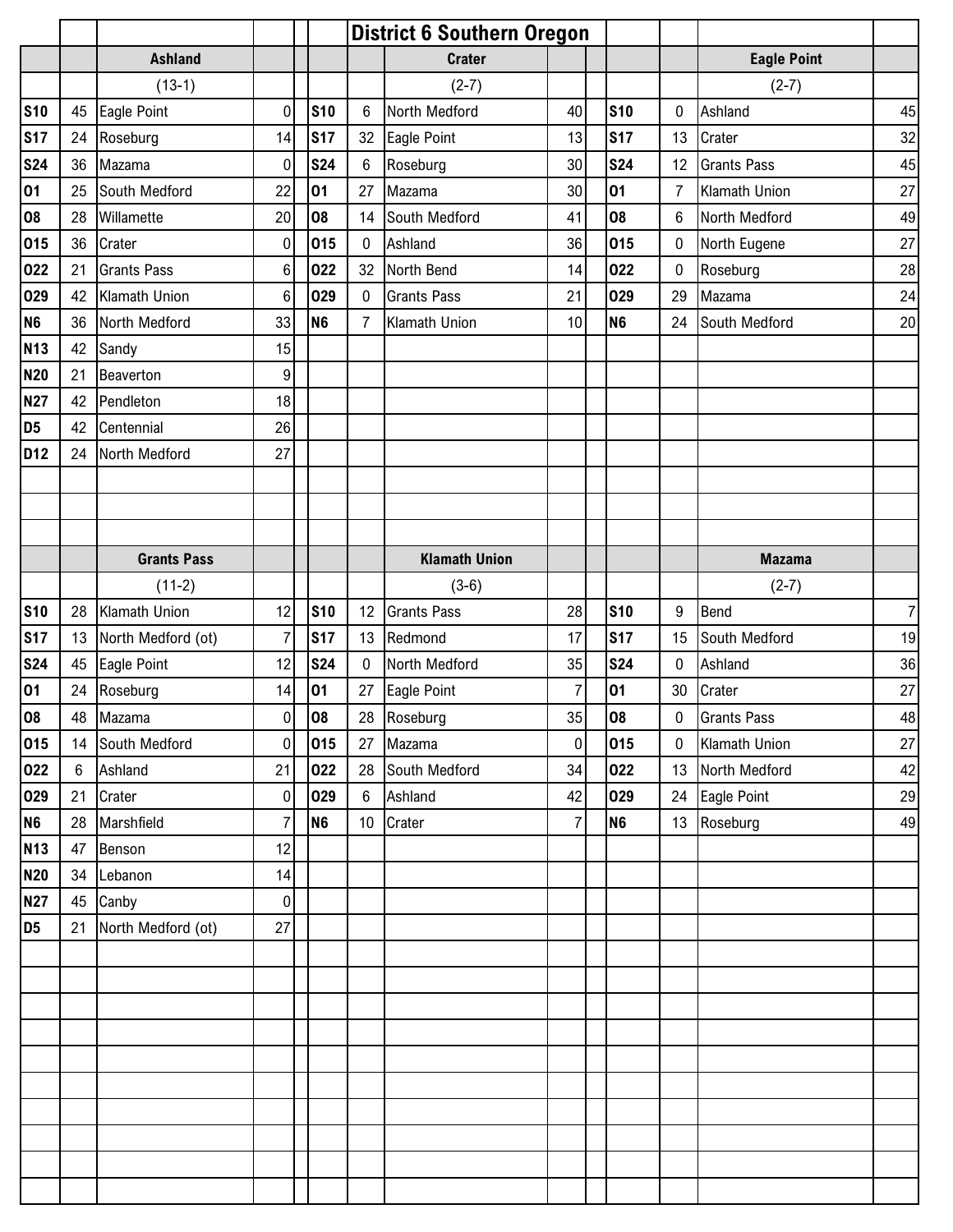|                 |                 | <b>North Medford</b>     |                |                |                | <b>Roseburg</b>       |                |                |                 | <b>South Medford</b> |                |
|-----------------|-----------------|--------------------------|----------------|----------------|----------------|-----------------------|----------------|----------------|-----------------|----------------------|----------------|
|                 |                 | $(12-2)$                 |                |                |                | $(5-5)$               |                |                |                 | $(3-6)$              |                |
| <b>S10</b>      | 40              | Crater                   | 6              | <b>S10</b>     | 26             | South Medford         | $\overline{7}$ | <b>S10</b>     | 7               | Roseburg             | 26             |
| <b>S17</b>      | 7               | Grants Pass (ot)         | 13             | <b>S17</b>     | 14             | Ashland               | 24             | <b>S17</b>     | 19              | Mazama               | 15             |
| <b>S24</b>      | 35              | Klamath Union            | 0              | <b>S24</b>     | 30             | Crater                | $6\phantom{1}$ | <b>S24</b>     | 7               | Thurston             | 14             |
| 01              | 34              | Bend                     | $\overline{7}$ | 01             | 14             | <b>Grants Pass</b>    | 24             | 01             | 22              | Ashland              | 25             |
| 08              | 49              | Eagle Point              | 6              | 08             | 35             | <b>Klamath Union</b>  | 28             | 08             | 41              | Crater               | 14             |
| 015             | 35              | Roseburg                 | $6\phantom{1}$ | 015            | 6              | North Medford         | 35             | 015            | 0               | <b>Grants Pass</b>   | 14             |
| 022             | 42              | Mazama                   | 13             | 022            | 28             | Eagle Point           | 0              | 022            | 34              | Klamath Union        | 28             |
| 029             | 34              | South Medford            | 14             | 029            | 7              | South Eugene          | 20             | 029            | 14              | North Medford        | 34             |
| N <sub>6</sub>  | 33              | Ashland                  | 36             | N <sub>6</sub> | 49             | Mazama                | 13             | N <sub>6</sub> | 20              | <b>Eagle Point</b>   | 24             |
| <b>N13</b>      | 27              | Franklin                 | $\mathbf 0$    | <b>N13</b>     | 24             | Centennial            | 37             |                |                 |                      |                |
| <b>N20</b>      | 62              | Willamette               | 30             |                |                |                       |                |                |                 |                      |                |
| <b>N27</b>      | 28              | David Douglas            | 3              |                |                |                       |                |                |                 |                      |                |
| D <sub>5</sub>  | 27              | Grants Pass (ot)         | 21             |                |                |                       |                |                |                 |                      |                |
| D <sub>12</sub> | 27              | Ashland                  | 24             |                |                |                       |                |                |                 |                      |                |
|                 |                 |                          |                |                |                |                       |                |                |                 |                      |                |
|                 |                 |                          |                |                |                | <b>District 7 IMC</b> |                |                |                 |                      |                |
|                 |                 | <b>Bend</b>              |                |                |                |                       |                |                |                 | <b>Crook County</b>  |                |
|                 |                 | $(5-5)$                  |                |                |                |                       |                |                |                 | $(5-5)$              |                |
| <b>S10</b>      | 7               | Mazama                   | 9              |                |                |                       |                | <b>S10</b>     | 14              | Phoenix              | 34             |
| <b>S17</b>      | 7               | Reynolds                 | 16             |                |                |                       |                | <b>S17</b>     | 39              | Madras               | 6              |
| <b>S24</b>      | 23              | La Grande                | 20             |                |                |                       |                | <b>S24</b>     | 0               | <b>Mountain View</b> | 10             |
| 01              | 7               | North Medford            | 34             |                |                |                       |                | 01             | 20              | Hermiston            | 22             |
| 08              | 21              | <b>Crook County</b>      | $\overline{7}$ |                |                |                       |                | 08             | 7               | <b>Bend</b>          | 21             |
| 015             | 10              | Hermiston                | 6              |                |                |                       |                | 015            | 30              | Putnam               | 21             |
| 022             | 28              | Pendleton                | 45             |                |                |                       |                | 022            |                 | 16 La Grande         | $\overline{7}$ |
| 029             | 27              | Redmond                  | 26             |                |                |                       |                | 029            | 14              | Pendleton (ot)       | 13             |
| N <sub>6</sub>  | 31              | <b>Mountain View</b>     | 14             |                |                |                       |                | N <sub>6</sub> | 38              | Redmond              | 22             |
| <b>N13</b>      | 28              | David Douglas            | 35             |                |                |                       |                | <b>N13</b>     | 20              | Gresham              | 47             |
|                 |                 |                          |                |                |                |                       |                |                |                 |                      |                |
|                 |                 |                          |                |                |                |                       |                |                |                 |                      |                |
|                 |                 |                          |                |                |                |                       |                |                |                 |                      |                |
|                 |                 | <b>Hermiston</b>         |                |                |                | La Grande             |                |                |                 | <b>Mountain View</b> |                |
|                 |                 | $(5-4)$                  |                |                |                | $(3-6)$               |                |                |                 | $(2-7)$              |                |
| <b>S10</b>      | 13              | McLoughlin               | 8              | S <sub>3</sub> | 7              | Oregon City           | 21             | <b>S10</b>     | 14              | Central Catholic(ot) | 20             |
| <b>S17</b>      | 19              | <b>Hood River Valley</b> | 14             | <b>S10</b>     | 16             | Barlow                | 34             | <b>S17</b>     | 19              | Centennial           | 30             |
| <b>S24</b>      | 21              | Pendleton                | 28             | <b>S17</b>     | 14             | Sandy                 | 27             | <b>S24</b>     | 10 <sup>°</sup> | <b>Crook County</b>  | $\pmb{0}$      |
| 01              | 22              | <b>Crook County</b>      | 20             | <b>S24</b>     | 20             | <b>Bend</b>           | 23             | 01             | 19              | La Grande            | 47             |
| 08              | 14              | La Grande                | 21             | 01             | 47             | <b>Mountain View</b>  | 19             | 08             | 19              | Redmond              | 20             |
| 015             | 6               | Bend                     | 10             | 08             | 21             | Hermiston             | 14             | 015            | 13              | Pendleton            | 22             |
| 022             | 21              | Redmond                  | 30             | 015            | 26             | Redmond               | $6\phantom{.}$ | 022            | 28              | Clackamas            | $\pmb{0}$      |
| 029             | 18              | <b>Mountain View</b>     | 15             | 022            | $\overline{7}$ | <b>Crook County</b>   | 16             | 029            | 15              | Hermiston            | 18             |
| N <sub>6</sub>  | $6\phantom{.0}$ | Lakeridge                | 42             | 029            | 13             | Pendleton             | 35             | N <sub>6</sub> | 14              | Bend                 | 31             |
|                 |                 |                          |                | N <sub>6</sub> |                |                       |                |                |                 |                      |                |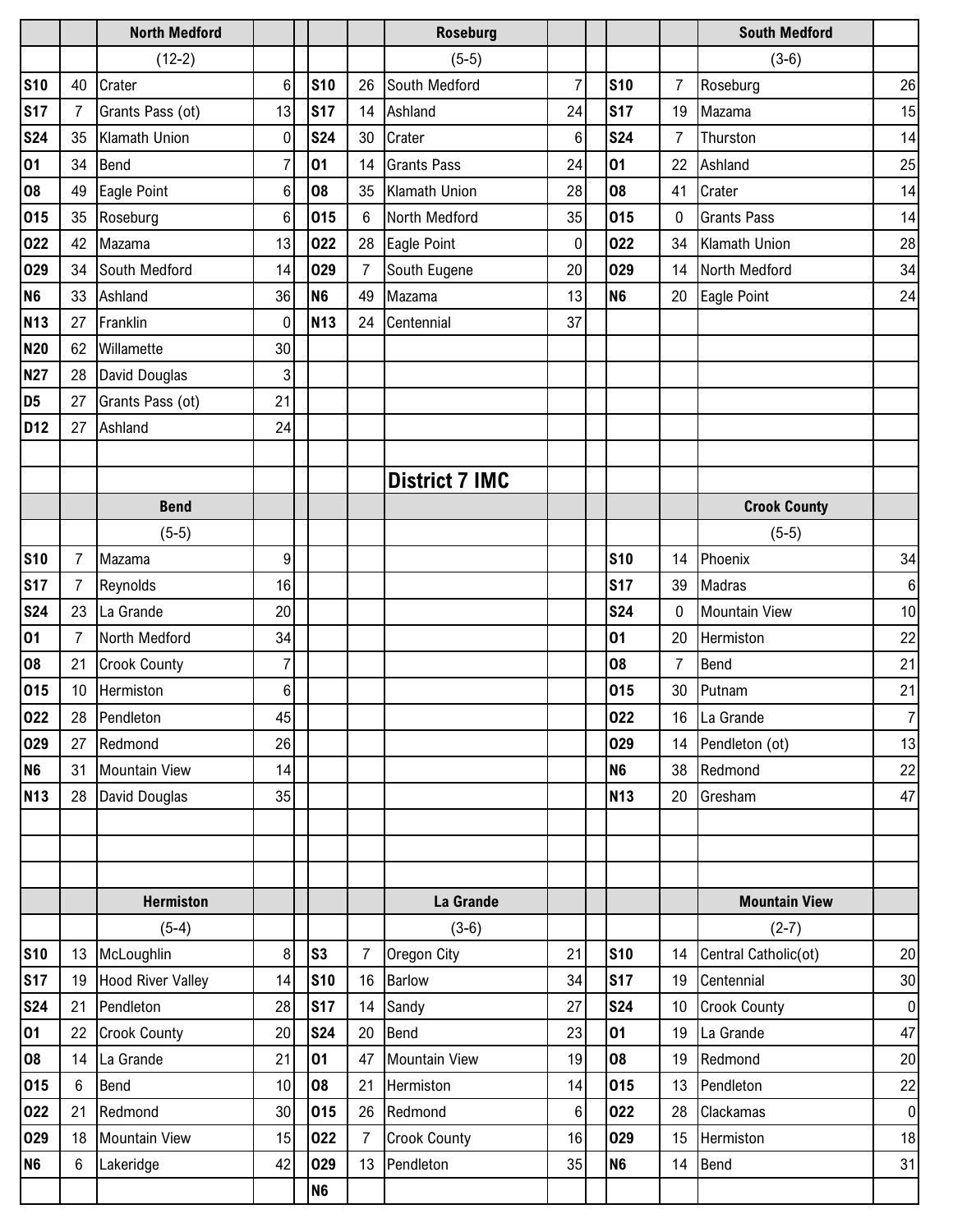|                |                 | <b>Pendleton</b>         |                |                |    |                          |             |                |                | Redmond                |                  |
|----------------|-----------------|--------------------------|----------------|----------------|----|--------------------------|-------------|----------------|----------------|------------------------|------------------|
|                |                 | $(10-2)$                 |                |                |    |                          |             |                |                | $(4-5)$                |                  |
| <b>S10</b>     | 14              | <b>Hood River Valley</b> | $\overline{c}$ |                |    |                          |             | <b>S10</b>     | 15             | Sandy                  | 20               |
| <b>S17</b>     | 34              | <b>Barlow</b>            | 20             |                |    |                          |             | <b>S17</b>     | 17             | Klamath Union          | 13               |
| <b>S24</b>     | 28              | Hermiston                | 21             |                |    |                          |             | <b>S24</b>     | 29             | <b>West Linn</b>       | $\pmb{0}$        |
| 01             | 34              | Redmond (ot)             | 28             |                |    |                          |             | 01             | 28             | Pendleton              | OT) 34           |
| 08             | 40              | Lake Oswego              | 6              |                |    |                          |             | 08             | 20             | <b>Mountain View</b>   | 19               |
| 015            | 22              | <b>Mountain View</b>     | 13             |                |    |                          |             | 015            | 6              | La Grande              | 26               |
| 022            | 45              | <b>Bend</b>              | 28             |                |    |                          |             | 022            | 30             | Hermiston              | 21               |
| 029            | 13              | Crook County (ot)        | 14             |                |    |                          |             | 029            | 26             | <b>Bend</b>            | 27               |
| N <sub>6</sub> | 35              | La Grande                | 13             |                |    |                          |             | N <sub>6</sub> | 22             | <b>Crook County</b>    | 38               |
| <b>N13</b>     | 35              | Marshall                 | 21             |                |    |                          |             |                |                |                        |                  |
| <b>N20</b>     | 20              | Tualatin                 | 8              |                |    |                          |             |                |                |                        |                  |
| <b>N27</b>     | 18              | Ashland                  | 42             |                |    |                          |             |                |                |                        |                  |
|                |                 |                          |                |                |    |                          |             |                |                |                        |                  |
|                |                 |                          |                |                |    |                          |             |                |                |                        |                  |
|                |                 |                          |                |                |    | <b>District 8 Valley</b> |             |                |                |                        |                  |
|                |                 | <b>Corvallis</b>         |                |                |    |                          |             |                |                | <b>Crescent Valley</b> |                  |
|                |                 | $(0-9)$                  |                |                |    |                          |             |                |                | $(4-5)$                |                  |
| <b>S10</b>     | 0               | South Albany             | 19             |                |    |                          |             | <b>S10</b>     | 13             | <b>West Albany</b>     | $\overline{7}$   |
| <b>S17</b>     | $6\phantom{.0}$ | Sprague                  | 19             |                |    |                          |             | <b>S17</b>     | 31             | North Salem            | 19               |
| <b>S24</b>     | 0               | McKay                    | 14             |                |    |                          |             | <b>S24</b>     | 14             | McNary                 | 34               |
| 01             | 7               | Lebanon                  | 49             |                |    |                          |             | 01             | 20             | South Salem            | 23               |
| 08             | 0               | <b>West Albany</b>       | 15             |                |    |                          |             | 08             | $\overline{7}$ | Lebanon                | 38               |
| 015            | 20              | North Salem              | 36             |                |    |                          |             | 015            | 34             | South Albany           | 14               |
| 022            | 6               | McNary                   | 27             |                |    |                          |             | 022            | 21             | Sprague                | 35               |
| 029            | 6               | South Salem              | 24             |                |    |                          |             | 029            |                | 14 McKay               | 39               |
| <b>N6</b>      | 14              | <b>Crescent Valley</b>   | 29             |                |    |                          |             | N <sub>6</sub> | 29             | Corvallis              | 14               |
|                |                 |                          |                |                |    |                          |             |                |                |                        |                  |
|                |                 |                          |                |                |    |                          |             |                |                |                        |                  |
|                |                 | Lebanon                  |                |                |    | <b>McKay</b>             |             |                |                | <b>McNary</b>          |                  |
|                |                 | $(10-1)$                 |                |                |    | $(7-3)$                  |             |                |                | $(7-3)$                |                  |
| <b>S10</b>     | 12              | <b>McNary</b>            | $\overline{7}$ | <b>S10</b>     | 18 | Sprague                  | 15          | <b>S10</b>     | 7              | Lebanon                | 12               |
| <b>S17</b>     | 36              | McKay                    | 0              | <b>S17</b>     | 0  | Lebanon                  | 36          | <b>S17</b>     | 28             | South Salem            | $\boldsymbol{7}$ |
| <b>S24</b>     | 42              | South Salem              | 18             | <b>S24</b>     | 14 | Corvallis                | $\mathbf 0$ | <b>S24</b>     | 34             | <b>Crescent Valley</b> | 14               |
| 01             | 49              | Corvallis                | $\overline{7}$ | 01             | 41 | <b>West Albany</b>       | 21          | 01             | 22             | South Albany           | 15               |
| 08             | 38              | <b>Crescent Valley</b>   | $\overline{7}$ | 08             | 30 | North Salem              | 12          | 08             | $\overline{7}$ | Sprague                | $\boldsymbol{6}$ |
| 015            | 20              | <b>West Albany</b>       | $\overline{7}$ | 015            | 27 | McNary                   | 9           | 015            | 9              | McKay                  | 27               |
| 022            | 40              | South Albany             | $\overline{7}$ | 022            | 3  | South Salem              | 10          | 022            | 27             | Corvallis              | $\,6\,$          |
| 029            | 51              | North Salem              | 14             | 029            | 39 | <b>Crescent Valley</b>   | 14          | 029            | 28             | <b>West Albany</b>     | $\,8\,$          |
| N <sub>6</sub> | 55              | Sprague                  | 29             | N <sub>6</sub> | 20 | South Albany             | 12          | N <sub>6</sub> | 22             | North Salem            | 23               |
| <b>N13</b>     | 52              | North Eugene             | 32             | <b>N13</b>     | 34 | South Eugene             | 35          | <b>N13</b>     | 10             | Tualatin               | 14               |
| <b>N20</b>     | 14              | <b>Grants Pass</b>       | 34             |                |    |                          |             |                |                |                        |                  |
|                |                 |                          |                |                |    |                          |             |                |                |                        |                  |
|                |                 |                          |                |                |    |                          |             |                |                |                        |                  |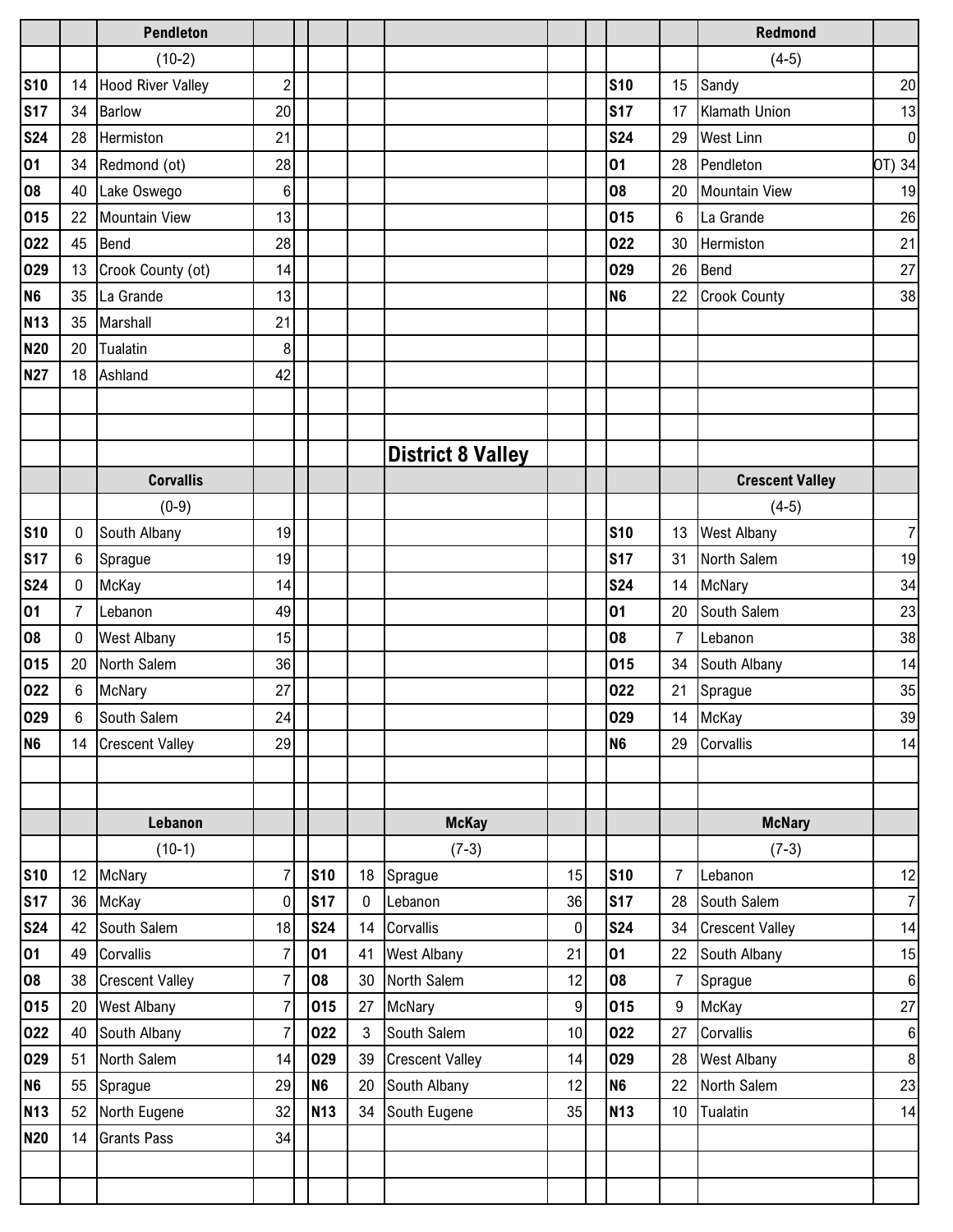|                |                | <b>North Salem</b>     |                  |                |                | <b>South Albany</b>    |           |                |                | <b>South Salem</b>     |                  |
|----------------|----------------|------------------------|------------------|----------------|----------------|------------------------|-----------|----------------|----------------|------------------------|------------------|
|                |                | $(3-6)$                |                  |                |                | $(1-8)$                |           |                |                | $(6-3)$                |                  |
| <b>S10</b>     | 24             | South Salem            | 26               | <b>S10</b>     | 19             | Corvallis              | $\pmb{0}$ | <b>S10</b>     | 26             | North Salem            | 24               |
| <b>S17</b>     | 19             | <b>Crescent Valley</b> | 31               | <b>S17</b>     | 13             | <b>West Albany</b>     | 14        | <b>S17</b>     | $\overline{7}$ | McNary                 | 28               |
| <b>S24</b>     | 41             | South Albany           | 19               | <b>S24</b>     | 19             | North Salem            | 41        | <b>S24</b>     | 18             | Lebanon                | 42               |
| 01             | 6              | Sprague                | 28               | 01             | 15             | McNary                 | 22        | 01             | 23             | <b>Crescent Valley</b> | 20               |
| 08             | 12             | McKay                  | 30               | 08             | 15             | South Salem            | 26        | 08             | 26             | South Albany           | 15               |
| 015            | 36             | Corvallis              | 20               | 015            | 14             | <b>Crescent Valley</b> | 34        | 015            | $\mathbf 0$    | Sprague                | $\overline{7}$   |
| 022            | 22             | <b>West Albany</b>     | 33               | 022            | $\overline{7}$ | Lebanon                | 40        | 022            | 10             | McKay                  | $\mathbf{3}$     |
| 029            | 14             | Lebanon                | 51               | 029            | 14             | Sprague                | 54        | 029            | 24             | Corvallis              | $\boldsymbol{6}$ |
| N <sub>6</sub> | 23             | <b>McNary</b>          | 22               | N <sub>6</sub> | 12             | McKay                  | 20        | N <sub>6</sub> | 17             | <b>West Albany</b>     | 10               |
|                |                |                        |                  |                |                |                        |           |                |                |                        |                  |
|                |                |                        |                  |                |                |                        |           |                |                |                        |                  |
|                |                | <b>Sprague</b>         |                  |                |                |                        |           |                |                | <b>West Albany</b>     |                  |
|                |                | $(7-4)$                |                  |                |                |                        |           |                |                | $(3-6)$                |                  |
| <b>S10</b>     | 15             | McKay                  | 18               |                |                |                        |           | <b>S10</b>     | $\overline{7}$ | <b>Crescent Valley</b> | 13               |
| <b>S17</b>     | 19             | Corvallis              | $\,6$            |                |                |                        |           | <b>S17</b>     | 14             | South Albany           | 13               |
| <b>S24</b>     | 39             | <b>West Albany</b>     | $\overline{7}$   |                |                |                        |           | <b>S24</b>     | $\overline{7}$ | Sprague                | 39               |
| 01             | 28             | North Salem            | $\boldsymbol{6}$ |                |                |                        |           | 01             | 21             | McKay                  | 41               |
| 08             | 6              | McNary                 | $\overline{7}$   |                |                |                        |           | 08             | 15             | Corvallis              | $\boldsymbol{0}$ |
| 015            | $\overline{7}$ | South Salem            | $\boldsymbol{0}$ |                |                |                        |           | 015            | $\overline{7}$ | Lebanon                | 20               |
| 022            | 35             | <b>Crescent Valley</b> | 21               |                |                |                        |           | 022            | 33             | North Salem            | 22               |
| 029            | 54             | South Albany           | 14               |                |                |                        |           | 029            | 8              | McNary                 | 28               |
| N <sub>6</sub> | 29             | Lebanon                | 55               |                |                |                        |           | N <sub>6</sub> | 10             | South Salem            | 17               |
| <b>N13</b>     | 22             | Sunset                 | 16               |                |                |                        |           |                |                |                        |                  |
| <b>N20</b>     | 28             | David Douglas          | 31               |                |                |                        |           |                |                |                        |                  |
|                |                |                        |                  |                |                |                        |           |                |                |                        |                  |
|                |                |                        |                  |                |                |                        |           |                |                |                        |                  |
|                |                |                        |                  |                |                |                        |           |                |                |                        |                  |
|                |                |                        |                  |                |                |                        |           |                |                |                        |                  |
|                |                |                        |                  |                |                |                        |           |                |                |                        |                  |
|                |                |                        |                  |                |                |                        |           |                |                |                        |                  |
|                |                |                        |                  |                |                |                        |           |                |                |                        |                  |
|                |                |                        |                  |                |                |                        |           |                |                |                        |                  |
|                |                |                        |                  |                |                |                        |           |                |                |                        |                  |
|                |                |                        |                  |                |                |                        |           |                |                |                        |                  |
|                |                |                        |                  |                |                |                        |           |                |                |                        |                  |
|                |                |                        |                  |                |                |                        |           |                |                |                        |                  |
|                |                |                        |                  |                |                |                        |           |                |                |                        |                  |
|                |                |                        |                  |                |                |                        |           |                |                |                        |                  |
|                |                |                        |                  |                |                |                        |           |                |                |                        |                  |
|                |                |                        |                  |                |                |                        |           |                |                |                        |                  |
|                |                |                        |                  |                |                |                        |           |                |                |                        |                  |
|                |                |                        |                  |                |                |                        |           |                |                |                        |                  |
|                |                |                        |                  |                |                |                        |           |                |                |                        |                  |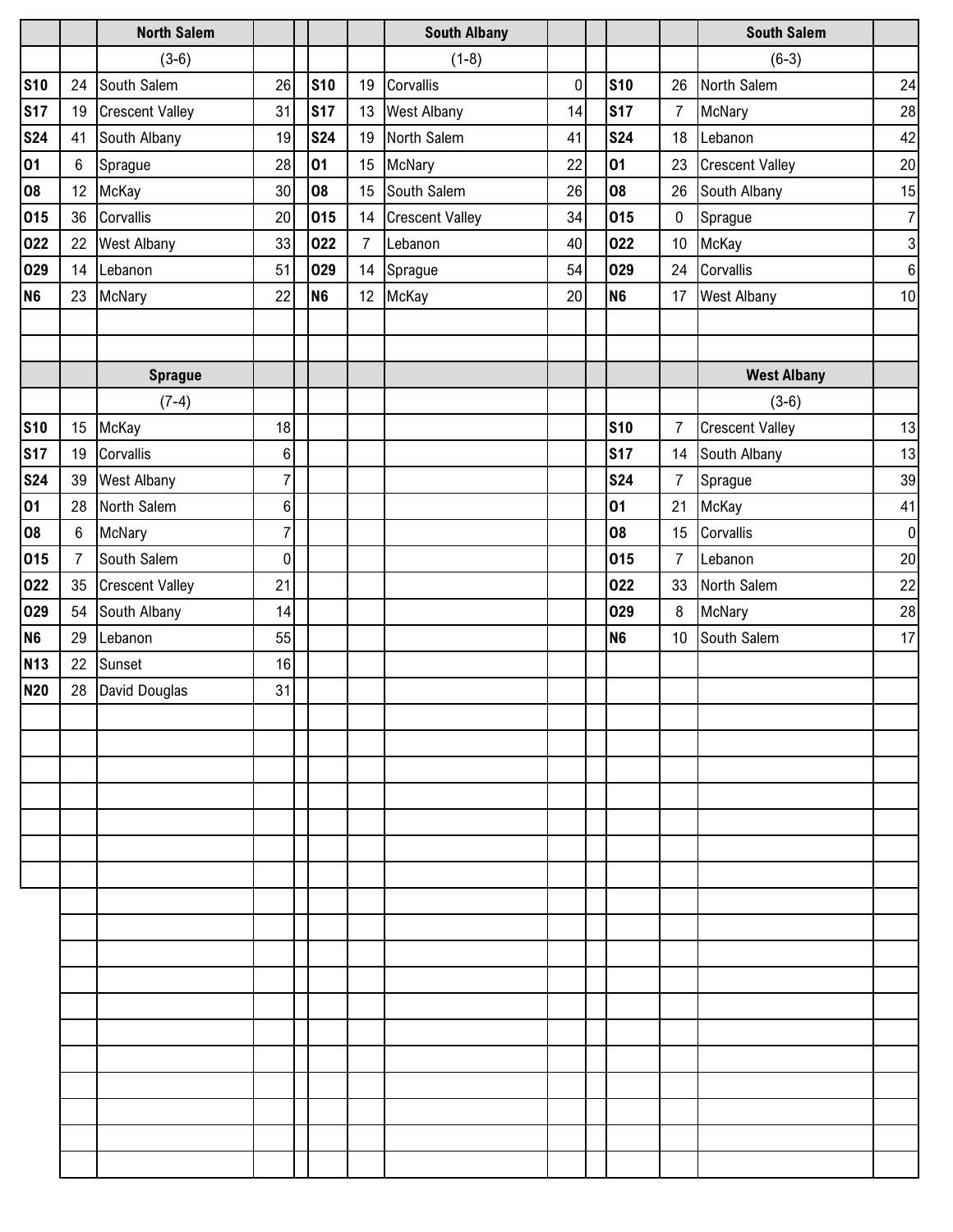|                |                |                      |                |                |    | 1993 Class 3A Football Schedules and Scores |                 |                |                |                          |                 |
|----------------|----------------|----------------------|----------------|----------------|----|---------------------------------------------|-----------------|----------------|----------------|--------------------------|-----------------|
|                |                | <b>District 1</b>    |                |                |    | <b>Cowapa League</b>                        |                 |                |                |                          |                 |
|                |                | <b>Astoria</b>       |                |                |    |                                             |                 |                |                | <b>Clatskanie</b>        |                 |
|                |                | $(8-2)$              |                |                |    |                                             |                 |                |                | $(2-7)$                  |                 |
| <b>S10</b>     | 26             | <b>Cottage Grove</b> | 13             |                |    |                                             |                 | <b>S10</b>     | 14             | Stayton                  | 28              |
| <b>S17</b>     | 34             | Ilwaco (WA)          | 0              |                |    |                                             |                 | <b>S17</b>     | 35             | Ridgefield (WA)          | 14              |
| <b>S24</b>     | 48             | Clatskanie           | 13             |                |    |                                             |                 | <b>S24</b>     | 13             | Astoria                  | 48              |
| 01             | 21             | Seaside              | 14             |                |    |                                             |                 | 01             | 28             | Scappoose                | 31              |
| 08             | 50             | St. Helens           | 6              |                |    |                                             |                 | 08             | $\mathbf 0$    | Rainier                  | $\overline{7}$  |
| 015            | 13             | Tillamook            | 0              |                |    |                                             |                 | 015            | 20             | Estacada                 | $6\phantom{1}6$ |
| 022            | 27             | Sherwood             | 19             |                |    |                                             |                 | 022            | 13             | Seaside                  | 33              |
| 029            | 26             | Scappoose            | 6              |                |    |                                             |                 | 029            | 21             | St. Helens               | 41              |
| N <sub>6</sub> | 12             | Rainier              | 13             |                |    |                                             |                 | N <sub>6</sub> | 21             | Tillamook                | 22              |
| <b>N13</b>     | 6              | <b>Baker</b>         | 28             |                |    |                                             |                 |                |                |                          |                 |
|                |                |                      |                |                |    |                                             |                 |                |                |                          |                 |
|                |                | <b>Rainier</b>       |                |                |    | <b>St. Helens</b>                           |                 |                |                | <b>Scappoose</b>         |                 |
|                |                | $(9-2)$              |                |                |    | $(7-2)$                                     |                 |                |                | $(2-7)$                  |                 |
| <b>S10</b>     | 27             | Woodland (WA)        | $\overline{7}$ | <b>S10</b>     | 34 | Parkrose                                    | $6\phantom{1}6$ | <b>S10</b>     | 28             | Elmira                   | $\overline{7}$  |
| <b>S17</b>     | 20             | Estacada             | $\mathbf 0$    | <b>S17</b>     | 48 | Marist                                      | 13              | <b>S17</b>     | $\overline{7}$ | Molalla                  | 24              |
| <b>S24</b>     | 13             | Scappoose            | 10             | <b>S24</b>     | 28 | Gladstone                                   | 8               | <b>S24</b>     | 10             | Rainier                  | 13              |
| 01             | 29             | <b>Banks</b>         | 0              | 01             | 33 | Tillamook                                   | $6\phantom{1}6$ | 01             | 31             | Clatskanie               | 28              |
| 08             | $\overline{7}$ | Clatskanie           | $\mathbf 0$    | 08             | 6  | Astoria                                     | 50              | 08             | 13             | Seaside                  | 18              |
| 015            | $\overline{7}$ | Seaside              | 17             | 015            | 26 | Scappoose                                   | $\,6$           | 015            | 6              | St. Helens               | 26              |
| 022            | 14             | St. Helens           | 6              | 022            | 6  | Rainier                                     | 14              | 022            | 14             | Tillamook                | 40              |
| 029            | 33             | Tillamook            | 20             | 029            | 41 | Clatskanie                                  | 21              | 029            | 6              | Astoria                  | 26              |
| N <sub>6</sub> | 13             | Astoria              | 12             | N <sub>6</sub> | 28 | Seaside                                     | 14              | N <sub>6</sub> | 14             | The Dalles               | 28              |
| <b>N13</b>     | 15             | Brookings-Harbor     | 14             |                |    |                                             |                 |                |                |                          |                 |
| <b>N20</b>     | 26             | Junction City        | 28             |                |    |                                             |                 |                |                |                          |                 |
|                |                |                      |                |                |    |                                             |                 |                |                |                          |                 |
|                |                | <b>Seaside</b>       |                |                |    |                                             |                 |                |                | <b>Tillamook</b>         |                 |
|                |                | $(6-3)$              |                |                |    |                                             |                 |                |                |                          |                 |
| <b>S10</b>     | 28             | <b>The Dalles</b>    | 12             |                |    |                                             |                 | <b>S10</b>     | 13             | Cascade                  | 14              |
| <b>S17</b>     | 45             | <b>Banks</b>         | 18             |                |    |                                             |                 | <b>S17</b>     | 20             | Silverton                | 39              |
| <b>S24</b>     | 29             | Tillamook            | 6              |                |    |                                             |                 | <b>S24</b>     | 6              | Seaside                  | 29              |
| 01             | 14             | Astoria              | 21             |                |    |                                             |                 | 01             | 6              | St. Helens               | 33              |
| 08             | 18             | Scappoose            | 13             |                |    |                                             |                 | 08             | $\mathbf 0$    | <b>Hood River Valley</b> | 20              |
| 015            | 17             | Rainier              | $\overline{7}$ |                |    |                                             |                 | 015            | $\mathbf 0$    | Astoria                  | 13              |
| 022            | 33             | Clatskanie           | 13             |                |    |                                             |                 | 022            | 40             | Svappoose                | 14              |
| 029            | 29             | La Salle             | 26             |                |    |                                             |                 | 029            | 20             | Rainier                  | 33              |
| N <sub>6</sub> | 14             | St. Helens           | 28             |                |    |                                             |                 | N <sub>6</sub> | 22             | Clatskanie               | 21              |
| <b>N13</b>     |                |                      |                |                |    |                                             |                 |                |                |                          |                 |
| <b>N20</b>     |                |                      |                |                |    |                                             |                 |                |                |                          |                 |
|                |                |                      |                |                |    |                                             |                 |                |                |                          |                 |
|                |                |                      |                |                |    |                                             |                 |                |                |                          |                 |
|                |                |                      |                |                |    |                                             |                 |                |                |                          |                 |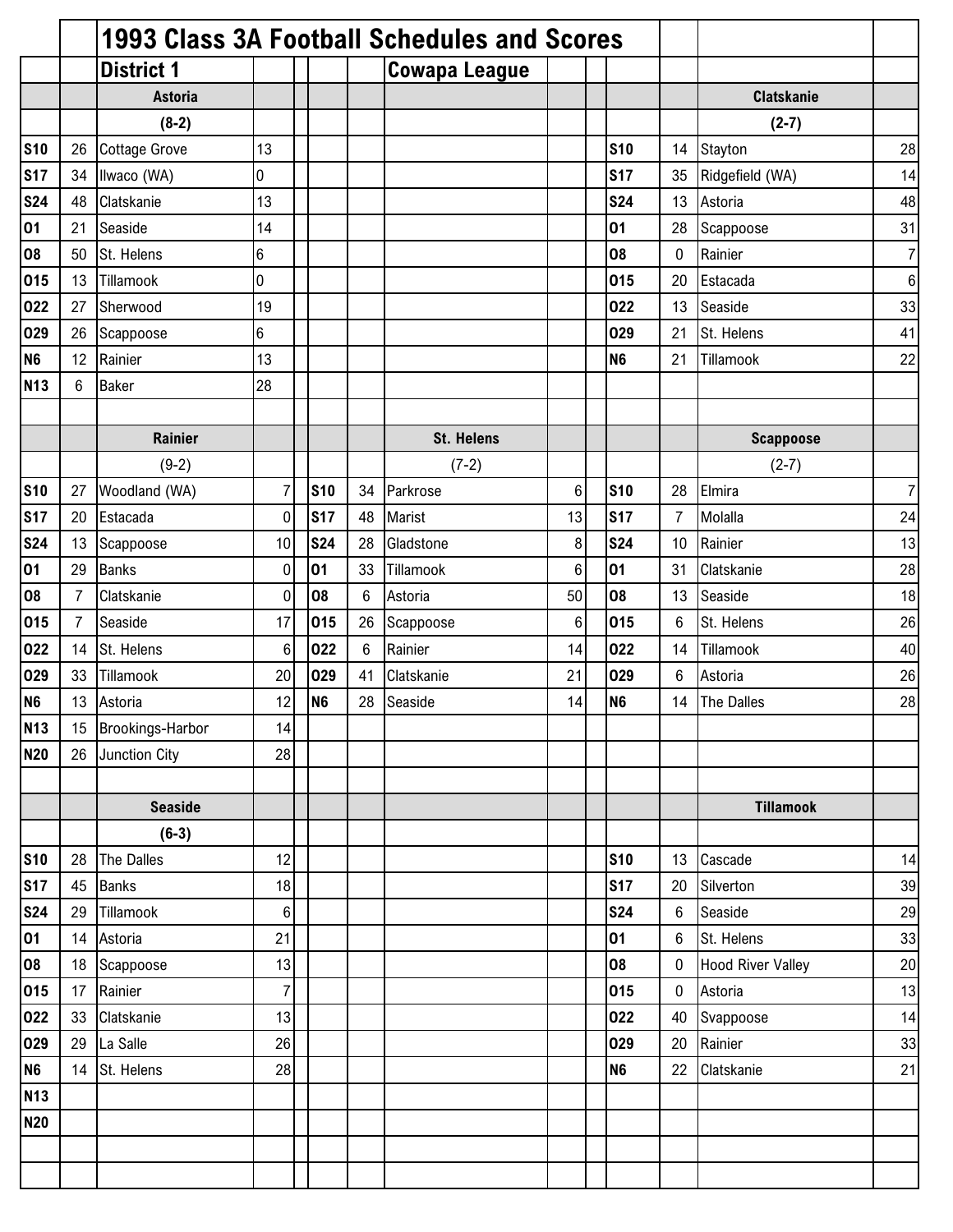|                |                | <b>District 2</b>        |                  |                |            |                | Tri-Valley        |                 |                |                 |                          |                |
|----------------|----------------|--------------------------|------------------|----------------|------------|----------------|-------------------|-----------------|----------------|-----------------|--------------------------|----------------|
|                |                | <b>Banks</b>             |                  |                |            |                | <b>Estacada</b>   |                 |                |                 | <b>Gladstone</b>         |                |
|                |                | $(0-9)$                  |                  |                |            |                | $(3-6)$           |                 |                |                 | $(2-7)$                  |                |
| <b>S10</b>     | 0              | Yamhill-Carlton          | 17               |                | <b>S10</b> | 6              | Philomath         | 21              | <b>S10</b>     | 10 <sup>°</sup> | Madras                   | $\pmb{0}$      |
| <b>S17</b>     | 18             | Seaside                  | 45               |                | <b>S17</b> | $\mathbf 0$    | Rainier           | 20              | <b>S17</b>     | 14              | Woodburn                 | 16             |
| <b>S24</b>     | 8              | <b>Hood River Valley</b> | 38               |                | <b>S24</b> | $\pmb{0}$      | Sherwood          | 14              | <b>S24</b>     | 8               | St. Helens               | 28             |
| 01             | 0              | Rainier                  | 29               | 01             |            | 33             | Gladstone         | 12              | 01             | 12              | Estacada                 | 33             |
| 08             | 0              | La Salle                 | 28               | 08             |            | 7              | The Dalles        | 40              | 08             | 6               | Sherwood                 | 42             |
| 015            | 0              | The Dalles               | 26               |                | 015        | $6\phantom{.}$ | Clatskanie        | 20              | 015            | 20              | La Salle                 | 27             |
| 022            | 0              | Estacada                 | 31               |                | 022        | 31             | <b>Banks</b>      | $\mathbf 0$     | 022            | 21              | The Dalles               | 30             |
| 029            | 6              | Gladstone                | 29               |                | 029        | 15             | Hood River Valley | 17 <sup>1</sup> | 029            | 29              | <b>Banks</b>             | $\,6\,$        |
| N <sub>6</sub> | 0              | Sherwood                 | 43               | N <sub>6</sub> |            | 34             | La Salle          | 6 <sup>1</sup>  | N <sub>6</sub> | $\mathbf 0$     | <b>Hood River Valley</b> | 21             |
|                |                |                          |                  |                |            |                |                   |                 |                |                 |                          |                |
|                |                |                          |                  |                |            |                |                   |                 |                |                 |                          |                |
|                |                | <b>Hood River Valley</b> |                  |                |            |                |                   |                 |                |                 | La Salle                 |                |
|                |                | $(5-4)$                  |                  |                |            |                |                   |                 |                |                 | $(2-7)$                  |                |
| <b>S10</b>     | $\overline{2}$ | Pendleton                | 14               |                |            |                |                   |                 | <b>S10</b>     | 14              | North Marion             | 49             |
| <b>S17</b>     | 14             | Hermiston                | 19               |                |            |                |                   |                 | <b>S17</b>     | 20              | Camas (WA) (ot)          | 26             |
| <b>S24</b>     | 38             | <b>Banks</b>             | 8                |                |            |                |                   |                 | <b>S24</b>     | 8               | The Dalles               | 35             |
| 01             | 15             | <b>The Dalles</b>        | 21               |                |            |                |                   |                 | 01             | 16              | Sherwood                 | 50             |
| 08             | 20             | Tillamook                | $\overline{0}$   |                |            |                |                   |                 | 08             | 28              | <b>Banks</b>             | $\pmb{0}$      |
| 015            | $\overline{7}$ | Sherwood                 | 14               |                |            |                |                   |                 | 015            | 27              | Gladstone                | 20             |
| 022            | 43             | La Salle                 | 19               |                |            |                |                   |                 | 022            | 19              | <b>Hood River Valley</b> | 43             |
| 029            | 17             | Estacada                 | 15               |                |            |                |                   |                 | 029            | 26              | Seaside                  | 29             |
| N <sub>6</sub> | 21             | Gladstone                | $\overline{0}$   |                |            |                |                   |                 | <b>N6</b>      | 6               | Estacada                 | 34             |
|                |                |                          |                  |                |            |                |                   |                 |                |                 |                          |                |
|                |                |                          |                  |                |            |                |                   |                 |                |                 |                          |                |
|                |                | <b>Sherwood</b>          |                  |                |            |                |                   |                 |                |                 | <b>The Dalles</b>        |                |
|                |                | $(9-3)$                  |                  |                |            |                |                   |                 |                |                 | $(9-3)$                  |                |
| <b>S10</b>     | 36             | Woodburn                 | 8 <sup>1</sup>   |                |            |                |                   |                 | <b>S10</b>     | 12              | Seaside                  | 28             |
| <b>S17</b>     | 34             | Stayton                  | 0                |                |            |                |                   |                 | <b>S17</b>     | 32              | <b>Central Catholic</b>  | 33             |
| <b>S24</b>     | 14             | Estacada                 | $\overline{0}$   |                |            |                |                   |                 | <b>S24</b>     | 35              | La Salle                 | $\,8\,$        |
| 01             | 50             | La Salle                 | 16               |                |            |                |                   |                 | 01             | 21              | <b>Hood River Valley</b> | 15             |
| 08             |                | 14 Hood River Valley     | $\overline{7}$   |                |            |                |                   |                 | 08             | 40              | Estacada                 | $\overline{7}$ |
| 015            | 19             | Astoria                  | 27               |                |            |                |                   |                 | 015            | 26              | <b>Banks</b>             | $\pmb{0}$      |
| 022            | 14             | The Dalles               | 42               |                |            |                |                   |                 | 022            | 30              | Gladstone                | 21             |
| 029            | 43             | <b>Banks</b>             | $\boldsymbol{0}$ |                |            |                |                   |                 | 029            | 42              | Sherwood                 | 14             |
| N <sub>6</sub> | 35             | Phoenix                  | 12               |                |            |                |                   |                 | N <sub>6</sub> | 28              | Scappoose                | 14             |
| <b>N13</b>     | 30             | Bandon                   | 24               |                |            |                |                   |                 | <b>N13</b>     | 50              | Ontario                  | 32             |
| <b>N20</b>     | 35             | <b>Baker</b>             | $6\phantom{.}$   |                |            |                |                   |                 | N20            | 44              | Philomath                | 29             |
| <b>N27</b>     | $\overline{7}$ | Junction City            | 15               |                |            |                |                   |                 | <b>N27</b>     | 6               | Junction City            | 35             |
|                |                |                          |                  |                |            |                |                   |                 |                |                 |                          |                |
|                |                |                          |                  |                |            |                |                   |                 |                |                 |                          |                |
|                |                |                          |                  |                |            |                |                   |                 |                |                 |                          |                |
|                |                |                          |                  |                |            |                |                   |                 |                |                 |                          |                |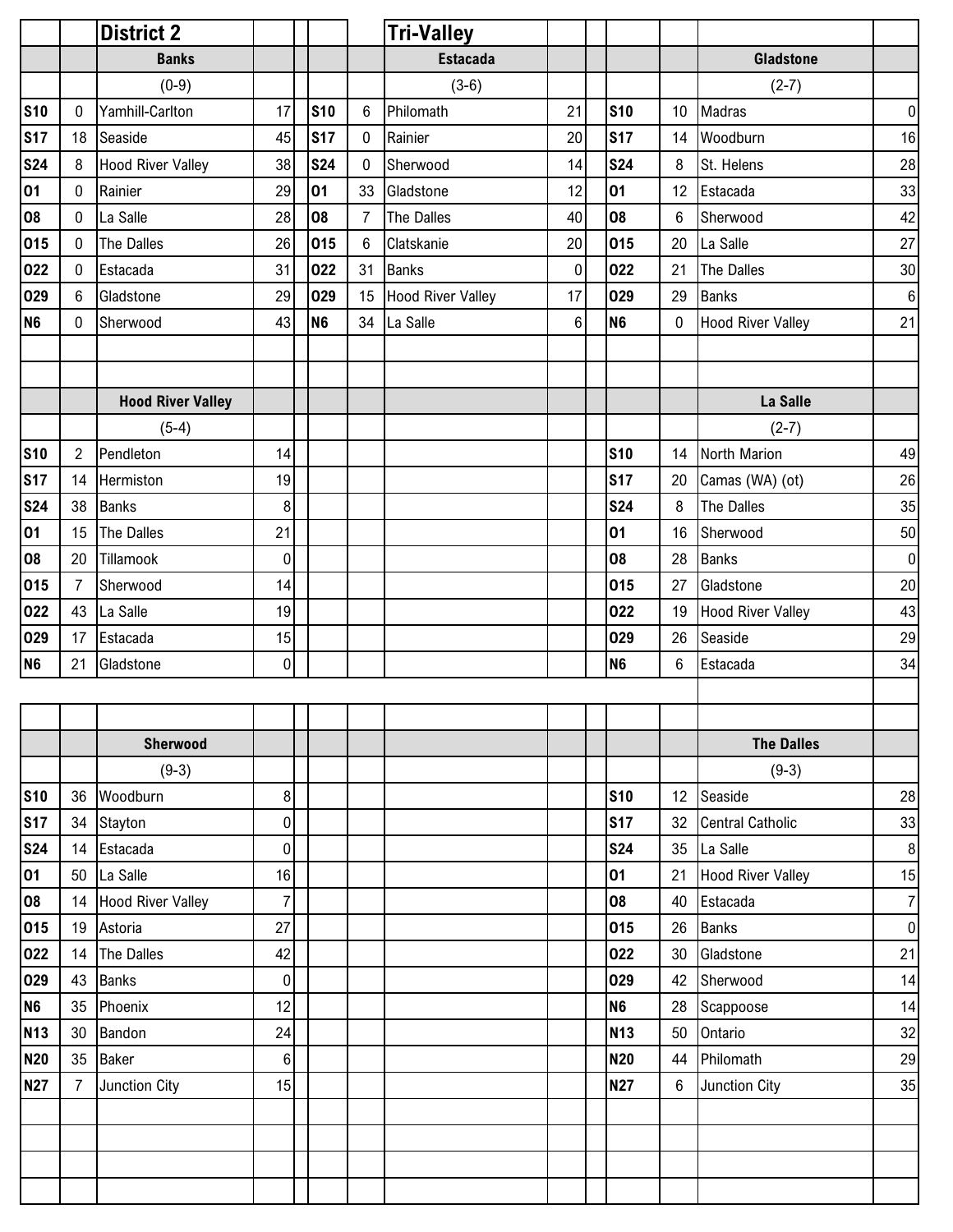|                |        |                      |                 |                 |    | <b>District 3 Far West</b> |                  |                |    |                        |                  |
|----------------|--------|----------------------|-----------------|-----------------|----|----------------------------|------------------|----------------|----|------------------------|------------------|
|                |        | <b>Bandon</b>        |                 |                 |    | <b>Brookings-Harbor</b>    |                  |                |    | Coquille               |                  |
|                |        | $(10-1)$             |                 |                 |    | $(8-2)$                    |                  |                |    | $(6-3)$                |                  |
| <b>S10</b>     | 50     | North Valley         | 0               | <b>S10</b>      | 38 | <b>Illinois Valley</b>     | $\pmb{0}$        | <b>S10</b>     | 41 | Toledo                 | 22               |
| <b>S17</b>     | 54     | Elmira               | 7               | <b>S17</b>      | 39 | Arcata (CA)                | $\boldsymbol{0}$ | <b>S17</b>     | 19 | South Umpqua           | $\,6\,$          |
| <b>S24</b>     | 54     | Coquille             | 6               | <b>S24</b>      | 19 | Reedsport                  | 0                | <b>S24</b>     | 6  | Bandon                 | 54               |
| 01             | 52     | Siuslaw              | 6               | 01              | 15 | Douglas                    | 8                | 01             | 14 | Reedsport              | $\boldsymbol{6}$ |
| 08             | 58     | Brookings-Harbor     | 14              | 08              | 14 | Bandon                     | 58               | 08             | 25 | <b>Gold Beach</b>      | 21               |
| 015            | 50     | <b>Gold Beach</b>    | 0               | 015             | 46 | Siuslaw                    | 14               | 015            | 24 | <b>Myrtle Point</b>    | 13               |
| 022            | 54     | Douglas              | 8               | 022             | 40 | <b>Gold Beach</b>          | 12               | 022            | 14 | Siuslaw                | 19               |
| 029            | 48     | <b>Myrtle Point</b>  | 0               | 029             | 26 | Coquille                   | 14               | 029            | 13 | Brookings-Harbor       | 26               |
| N <sub>6</sub> | 52     | Reedsport            | 6               | N <sub>6</sub>  | 47 | <b>Myrtle Point</b>        | 22               | N <sub>6</sub> | 38 | Douglas                | 20               |
| <b>N13</b>     | 28     | <b>Pleasant Hill</b> | 10              | N <sub>13</sub> | 14 | Rainier                    | 15               |                |    |                        |                  |
| <b>N20</b>     | 24     | Sherwood             | 30              |                 |    |                            |                  |                |    |                        |                  |
|                |        |                      |                 |                 |    |                            |                  |                |    |                        |                  |
|                |        |                      |                 |                 |    |                            |                  |                |    |                        |                  |
|                |        | <b>Douglas</b>       |                 |                 |    |                            |                  |                |    | <b>Gold Beach</b>      |                  |
|                |        | $(5-4)$              |                 |                 |    |                            |                  |                |    | $(2-7)$                |                  |
| <b>S10</b>     | 52     | Sutherlin            | 17              |                 |    |                            |                  | <b>S10</b>     | 46 | Rogue River            | $\boldsymbol{0}$ |
| <b>S17</b>     | 38     | Henley               | 28              |                 |    |                            |                  | <b>S17</b>     | 14 | <b>Illinois Valley</b> | 20               |
| <b>S24</b>     | 55     | <b>Gold Beach</b>    | 30 <sup>1</sup> |                 |    |                            |                  | <b>S24</b>     | 30 | Douglas                | 55               |
| 01             | 8      | Brookings-Harbor     | 15              |                 |    |                            |                  | 01             | 22 | <b>Myrtle Point</b>    | 18               |
| 08             | 21     | <b>Myrtle Point</b>  | 15              |                 |    |                            |                  | 08             | 25 | Coquille               | 28               |
| 015            | 34     | Reedsport            | 14              |                 |    |                            |                  | 015            | 0  | Bandon                 | 50               |
| 022            | 8      | Bandon               | 54              |                 |    |                            |                  | 022            | 12 | Brookings-Harbor       | 40               |
| 029            | 6      | Siuslaw              | 14              |                 |    |                            |                  | 029            | 30 | Reedsport              | 41               |
| N <sub>6</sub> | $20\,$ | Coquille             | 38              |                 |    |                            |                  | N <sub>6</sub> |    | 22 Siuslaw             | 35               |
|                |        |                      |                 |                 |    |                            |                  |                |    |                        |                  |
|                |        |                      |                 |                 |    |                            |                  |                |    |                        |                  |
|                |        | <b>Myrtle Point</b>  |                 |                 |    | <b>Reedsport</b>           |                  |                |    | <b>Siuslaw</b>         |                  |
|                |        | $(2-7)$              |                 |                 |    | $(4-5)$                    |                  |                |    | $(5-4)$                |                  |
| <b>S10</b>     | 41     | Glide                | $6\phantom{.}$  | <b>S10</b>      | 35 | Newport                    | 26               | <b>S10</b>     | 13 | Pleasant Hill          | 36               |
| <b>S17</b>     | 12     | Waldport             | $6\phantom{.}$  | <b>S17</b>      | 43 | Sutherlin                  | 20               | <b>S17</b>     | 25 | Newport                | 32               |
| <b>S24</b>     | 18     | Siuslaw              | 21              | <b>S24</b>      | 0  | <b>Brookings-Harbor</b>    | 19               | <b>S24</b>     | 21 | <b>Myrtle Point</b>    | 18               |
| 01             | 18     | <b>Gold Beach</b>    | 22              | 01              | 6  | Coquille                   | 14               | 01             | 6  | Bandon                 | 52               |
| 08             | 15     | Douglas              | 21              | 08              | 21 | Siuslaw (ot)               | 27               | 08             | 27 | Reedsport              | 21               |
| 015            | 13     | Coquille             | 24              | 015             | 14 | Douglas                    | 34               | 015            | 14 | Brookings-Harbor       | 46               |
| 022            | 6      | Reedsport            | 12              | 022             | 12 | <b>Myrtle Point</b>        | $\,6\,$          | 022            | 19 | Coquille               | 14               |
| 029            | 0      | Bandon               | 48              | 029             | 41 | Gold Beach                 | 30               | 029            | 14 | Douglas                | $\,6\,$          |
| <b>N6</b>      | 22     | Brookings-Harbor     | 47              | N <sub>6</sub>  | 6  | Bandon                     | 52               | N <sub>6</sub> | 35 | <b>Gold Beach</b>      | 22               |
|                |        |                      |                 |                 |    |                            |                  |                |    |                        |                  |
|                |        |                      |                 |                 |    |                            |                  |                |    |                        |                  |
|                |        |                      |                 |                 |    |                            |                  |                |    |                        |                  |
|                |        |                      |                 |                 |    |                            |                  |                |    |                        |                  |
|                |        |                      |                 |                 |    |                            |                  |                |    |                        |                  |
|                |        |                      |                 |                 |    |                            |                  |                |    |                        |                  |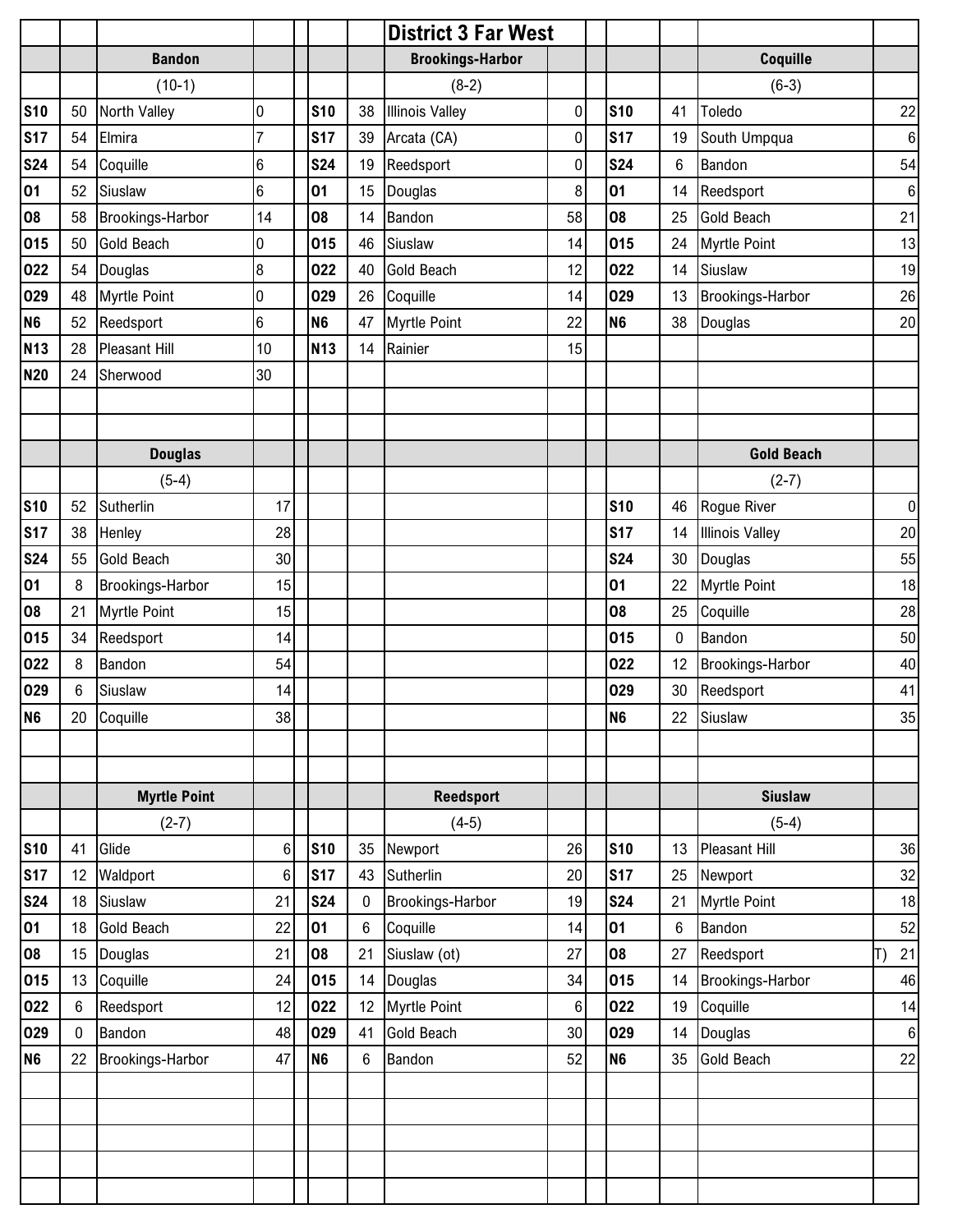|                |                  |                      |                |                |    | <b>District 4 Val-Co</b> |                |                |                 |                        |           |
|----------------|------------------|----------------------|----------------|----------------|----|--------------------------|----------------|----------------|-----------------|------------------------|-----------|
|                |                  | <b>Central</b>       |                |                |    |                          |                |                |                 | <b>Newport</b>         |           |
|                |                  | $(7-2)$              |                |                |    |                          |                |                |                 | $(4-5)$                |           |
| <b>S10</b>     | 8                | <b>Dallas</b>        | 40             |                |    |                          |                | <b>S10</b>     | 26              | Reedsport              | 35        |
| <b>S17</b>     | 14               | <b>Sweet Home</b>    | $\overline{7}$ |                |    |                          |                | <b>S17</b>     | 32              | Siuslaw                | 25        |
| <b>S24</b>     | 22               | Newport              | 13             |                |    |                          |                | <b>S24</b>     | 13              | Central                | 22        |
| 01             | 8                | Taft                 | 6              |                |    |                          |                | 01             | 41              | Henley                 | 27        |
| 08             | 29               | <b>Cottage Grove</b> | 20             |                |    |                          |                | 08             | 41              | Toledo                 | $\,6\,$   |
| 015            | 42               | Waldport             | $\,6$          |                |    |                          |                | 015            | $\overline{7}$  | Taft                   | 21        |
| 022            | 21               | Philomath            | 15             |                |    |                          |                | 022            | 35              | Waldport               | 26        |
| 029            | 27               | Toledo               | 6              |                |    |                          |                | 029            | 14              | Yamhill-Carlton        | 27        |
| N <sub>6</sub> | 18               | Yamhill-Carlton      | 22             |                |    |                          |                | N <sub>6</sub> | 21              | Philomath              | 40        |
|                |                  |                      |                |                |    |                          |                |                |                 |                        |           |
|                |                  |                      |                |                |    |                          |                |                |                 |                        |           |
|                |                  | Philomath            |                |                |    | <b>Taft</b>              |                |                |                 | <b>Toledo</b>          |           |
|                |                  | $(9-2)$              |                |                |    | $(5-4)$                  |                |                |                 | $(1-8)$                |           |
| <b>S10</b>     | 21               | Estacada             | 6              | <b>S10</b>     | 30 | Dayton                   | 44             | <b>S10</b>     | 6               | La Pine                | 14        |
| <b>S17</b>     | 14               | <b>Dallas</b>        | 12             | <b>S17</b>     | 34 | Willamina                | 8              | <b>S17</b>     | 22              | Coquille               | 41        |
| <b>S24</b>     | 16               | Camas-WA             | $\pmb{0}$      | <b>S24</b>     | 33 | Toledo                   | 8              | <b>S24</b>     | $\mathbf 0$     | Cascade                | $39\,$    |
| 01             | 14               | Yamhill-Carlton      | 13             | 01             | 6  | Central                  | 8              | 01             | 8               | Taft                   | 33        |
| 08             | 21               | Waldport             | 6              | 08             | 13 | Yamhill-Carlton          | 21             | 08             | 22              | Waldport               | 14        |
| 015            | 36               | Toledo               | 12             | 015            | 21 | Newport                  | $\overline{7}$ | 015            | 6               | Newport                | 41        |
| 022            | 15               | Central              | 21             | 022            | 41 | Oakridge                 | 14             | 022            | 12              | Philomath              | 36        |
| 029            | 41               | Taft                 | 14             | 029            | 14 | Philomath                | 41             | 029            | 12              | Yamhill-Carlton        | 35        |
| N <sub>6</sub> | 40               | Newport              | 21             | N <sub>6</sub> | 35 | Waldport                 | 3              | N <sub>6</sub> | $6\phantom{.0}$ | Central                | 27        |
| <b>N13</b>     | 24               | Cascade              | 21             |                |    |                          |                |                |                 |                        |           |
| <b>N20</b>     |                  | 29 The Dalles        | 44             |                |    |                          |                |                |                 |                        |           |
|                |                  |                      |                |                |    |                          |                |                |                 |                        |           |
|                |                  |                      |                |                |    |                          |                |                |                 |                        |           |
|                |                  | Waldport             |                |                |    |                          |                |                |                 | <b>Yamhill-Carlton</b> |           |
|                |                  | $(0-9)$              |                |                |    |                          |                |                |                 | $(7-3)$                |           |
| <b>S10</b>     | $\boldsymbol{6}$ | Regis                | 14             |                |    |                          |                | <b>S10</b>     | 17              | <b>Banks</b>           | $\pmb{0}$ |
| <b>S17</b>     | 6                | <b>Myrtle Point</b>  | 12             |                |    |                          |                | <b>S17</b>     | 18              | North Marion           | 32        |
| <b>S24</b>     | $\mathbf{0}$     | Yamhill-Carlton      | 34             |                |    |                          |                | <b>S24</b>     | 34              | Waldport               | $\pmb{0}$ |
| 01             | 14               | Toledo               | 22             |                |    |                          |                | 01             | 16              | Camas (WA)             | $\pmb{0}$ |
| 08             | $\,6\,$          | Philomath            | 31             |                |    |                          |                | 08             | 13              | Philomath              | 14        |
| 015            | $\,6\,$          | Central              | 42             |                |    |                          |                | 015            | 21              | Taft                   | 13        |
| 022            | 26               | Newport              | 35             |                |    |                          |                | 022            | 35              | Toledo                 | 12        |
| 029            | $\mathbf 0$      | Crow                 | 40             |                |    |                          |                | 029            | 27              | Newport                | 14        |
| N <sub>6</sub> | $\mathbf{3}$     | Taft                 | 35             |                |    |                          |                | N <sub>6</sub> | 22              | Central                | 18        |
|                |                  |                      |                |                |    |                          |                | <b>N13</b>     | $\bf{0}$        | Silverton              | 31        |
|                |                  |                      |                |                |    |                          |                |                |                 |                        |           |
|                |                  |                      |                |                |    |                          |                |                |                 |                        |           |
|                |                  |                      |                |                |    |                          |                |                |                 |                        |           |
|                |                  |                      |                |                |    |                          |                |                |                 |                        |           |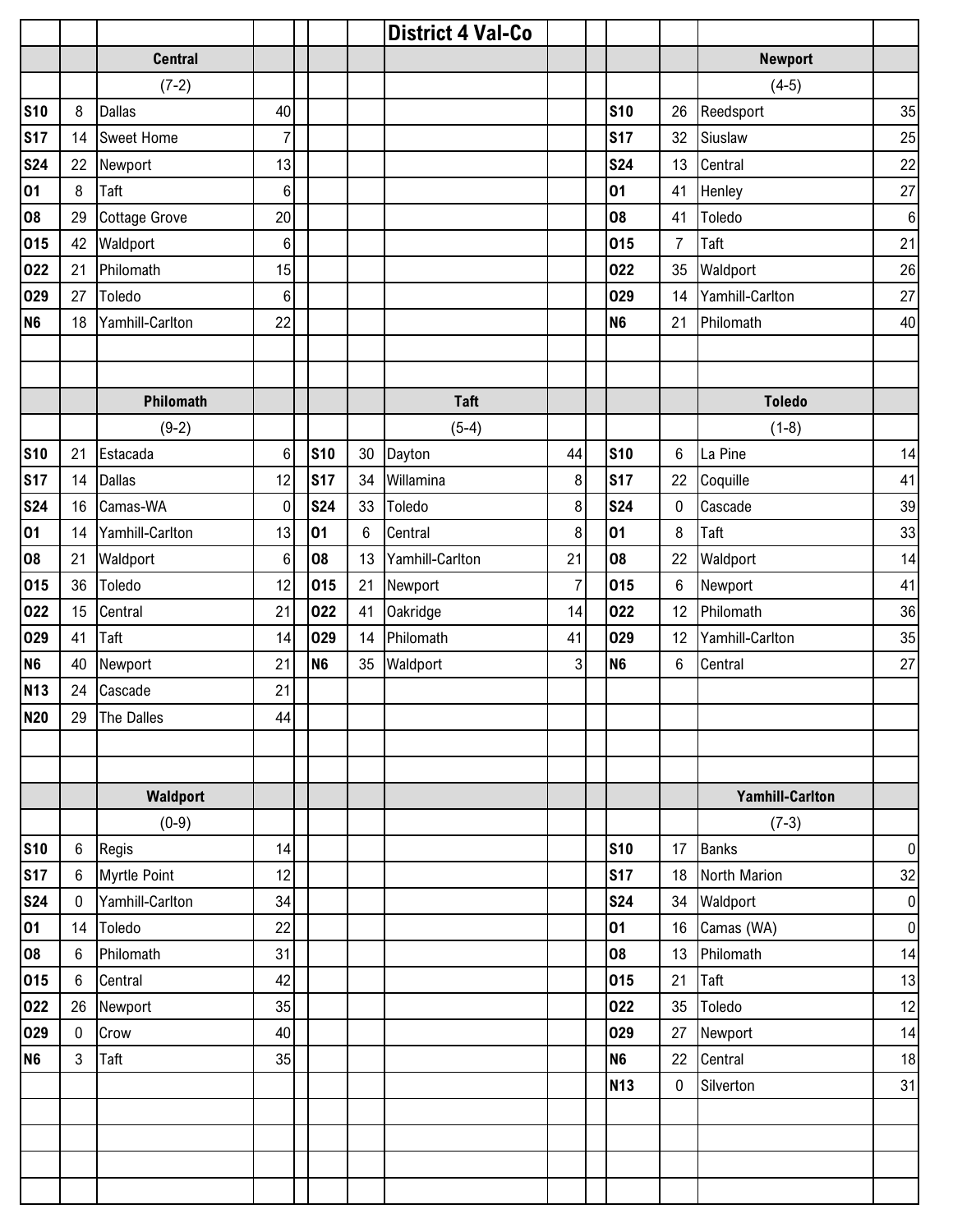|                 |                |                      |                  |                 |                  | <b>District 5 Sky-Em</b> |        |                |                 |                      |                  |
|-----------------|----------------|----------------------|------------------|-----------------|------------------|--------------------------|--------|----------------|-----------------|----------------------|------------------|
|                 |                | <b>Creswell</b>      |                  |                 |                  | <b>Elmira</b>            |        |                |                 | Glide                |                  |
|                 |                | $(1-7)$              |                  |                 |                  | $(4-5)$                  |        |                |                 | $(1-8)$              |                  |
| <b>S10</b>      | 6              | Molalla              | 48               | <b>S10</b>      | $\overline{7}$   | Scappoose                | 28     | <b>S10</b>     | $6\phantom{.0}$ | <b>Myrtle Point</b>  | 41               |
| <b>S17</b>      | 34             | Glide                | 8                | <b>S17</b>      | $\overline{7}$   | Bandon                   | 54     | <b>S17</b>     | 32              | North Douglas        | 12               |
| <b>S24</b>      | 14             | La Pine              | 42               | <b>S24</b>      | $\pmb{0}$        | Junction City            | 28     | <b>S24</b>     | 8               | Creswell             | 34               |
| 01              | 14             | Junction City        | 60               | 01              | 13               | Marist                   | 33     | 01             | 20              | Sutherlin            | 21               |
| 08              | 8              | <b>Pleasant Hill</b> | 43               | 08              | 10               | <b>Pleasant Hill</b>     | 22     | 08             | 0               | La Pine              | 34               |
| 015             | 21             | Elmira               | 33               | 015             | 28               | Glide                    | 20     | 015            | 20              | Elmira               | 28               |
| 022             | $\mathbf 0$    | Marist               | 44               | 022             | 33               | Creswell                 | 21     | 022            | $\pmb{0}$       | Marist               | 45               |
| 029             | 12             | Sutherlin            | 42               | 029             | 29               | Sutherlin                | 15     | 029            | 6               | Junction City        | 19               |
| N <sub>6</sub>  |                |                      |                  | <b>N6</b>       | 42               | La Pine                  | 20     | N <sub>6</sub> | 8               | Pleasant Hill        | 41               |
|                 |                |                      |                  |                 |                  |                          |        |                |                 |                      |                  |
|                 |                |                      |                  |                 |                  |                          |        |                |                 |                      |                  |
|                 |                | <b>Junction City</b> |                  |                 |                  |                          |        |                |                 | La Pine              |                  |
|                 |                | $(13-0)$             |                  |                 |                  |                          |        |                |                 | $(4-5)$              |                  |
| <b>S10</b>      | 12             | Sweet Home           | 0                |                 |                  |                          |        | <b>S10</b>     | 14              | Toledo               | $\,6\,$          |
| <b>S17</b>      | 37             | <b>Hidden Valley</b> | 16               |                 |                  |                          |        | <b>S17</b>     | 0               | Lakeview             | $\,6\,$          |
| <b>S24</b>      | 28             | Elmira               | $\boldsymbol{0}$ |                 |                  |                          |        | <b>S24</b>     | 30              | Sutherlin            | 28               |
| 01              | 20             | <b>Pleasant Hill</b> | $6\phantom{.}$   |                 |                  |                          |        | 01             | 42              | Creswell             | 14               |
| 08              | 60             | Creswell             | 14               |                 |                  |                          |        | 08             | 34              | Glide                | $\boldsymbol{0}$ |
| 015             | 27             | Sutherlin            | $\overline{0}$   |                 |                  |                          |        | 015            | 12              | Marist               | 13               |
| 022             | 36             | La Pine              | $\overline{0}$   |                 |                  |                          |        | 022            | $\mathbf 0$     | Junction City        | 36               |
| 029             | 19             | Glide                | $6\phantom{.}$   |                 |                  |                          |        | 029            | 8               | <b>Pleasant Hill</b> | 20               |
| N <sub>6</sub>  | 18             | Marist               | 13               |                 |                  |                          |        | N <sub>6</sub> | 20              | Elmira               | 42               |
| <b>N13</b>      | 17             | North Valley         | $\overline{7}$   |                 |                  |                          |        |                |                 |                      |                  |
| <b>N20</b>      | 28             | Rainier              | 26               |                 |                  |                          |        |                |                 |                      |                  |
| <b>N27</b>      | 35             | The Dalles           | 6 <sup>1</sup>   |                 |                  |                          |        |                |                 |                      |                  |
| D <sub>5</sub>  |                | 15 Sherwood          | 7 <sup>1</sup>   |                 |                  |                          |        |                |                 |                      |                  |
| D <sub>12</sub> |                |                      |                  |                 |                  |                          |        |                |                 |                      |                  |
|                 |                |                      |                  |                 |                  |                          |        |                |                 |                      |                  |
|                 |                | <b>Marist</b>        |                  |                 |                  | <b>Pleasant Hill</b>     |        |                |                 | <b>Sutherlin</b>     |                  |
|                 |                | $(5-4)$              |                  |                 |                  | $(7-3)$                  |        |                |                 | $(2-7)$              |                  |
| <b>S10</b>      | $\overline{7}$ | South Umpqua         | 34               | <b>S10</b>      |                  | 36 Siuslaw               | 13     | <b>S10</b>     |                 | 17 Douglas           | 42               |
| <b>S17</b>      | 13             | St. Helens           | 48               | S <sub>17</sub> | 21               | North Valley             | 24     | <b>S17</b>     | 20              | Reedsport            | 43               |
| <b>S24</b>      | 26             | Pleasant Hill        | 27               | <b>S24</b>      | 27               | Marist                   | 26     | <b>S24</b>     | 28              | La Pine              | 30               |
| 01              | 33             | Elmira               | 13               | 01              | $\boldsymbol{6}$ | Junction City            | 20     | 01             | 21              | Glide                | 20               |
| 08              | 43             | Sutherlin            | 13               | 08              | 22               | Elmira                   | $10\,$ | 08             | 13              | Marist               | 43               |
| 015             | 13             | La Pine              | 12               | 015             | 43               | Creswell                 | 8      | 015            | $\mathbf 0$     | Junction City        | 27               |
| 022             | 45             | Glide                | $\overline{0}$   | 022             | 57               | Sutherlin                | 8      | 022            | 8               | Pleasant Hill        | 57               |
| 029             | 44             | Creswell             | $\overline{0}$   | 029             | 20               | La Pine                  | 8      | 029            | 15              | Elmira               | 29               |
| N <sub>6</sub>  | 13             | Junction City        | 18               | N <sub>6</sub>  | 41               | Glide                    | 8      | N <sub>6</sub> | 42              | Creswell             | 12               |
|                 |                |                      |                  | <b>N13</b>      | 10 <sup>°</sup>  | Bandon                   | 28     |                |                 |                      |                  |
|                 |                |                      |                  |                 |                  |                          |        |                |                 |                      |                  |
|                 |                |                      |                  |                 |                  |                          |        |                |                 |                      |                  |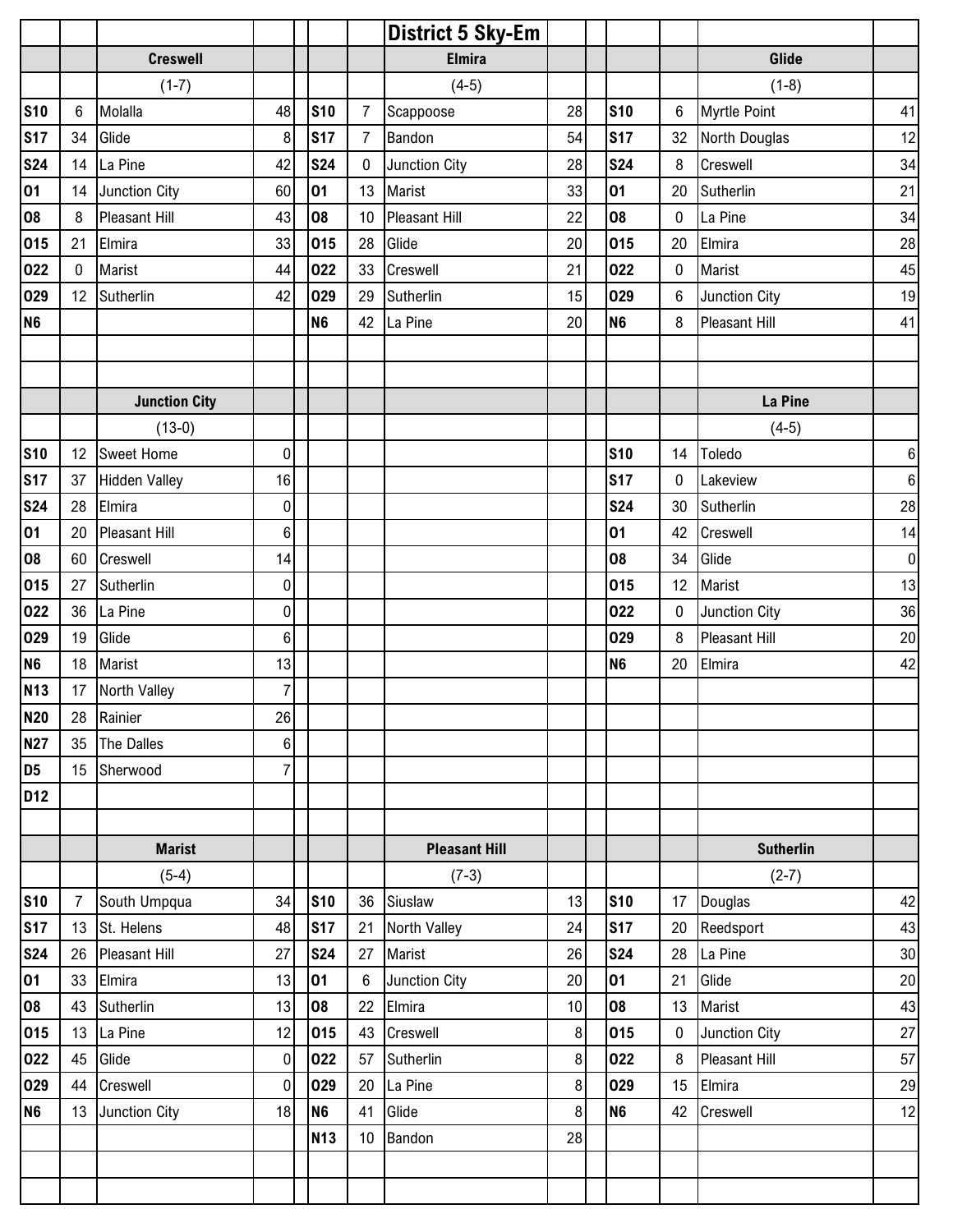|                |                 |                        |                 |            |                | <b>District 6 Skyline</b> |                 |                |                 |                        |                  |
|----------------|-----------------|------------------------|-----------------|------------|----------------|---------------------------|-----------------|----------------|-----------------|------------------------|------------------|
|                |                 | <b>Henley</b>          |                 |            |                | <b>Hidden Valley</b>      |                 |                |                 | <b>Illionis Valley</b> |                  |
|                |                 | $(3-5)$                |                 |            |                | $(1-8)$                   |                 |                |                 | $(3-6)$                |                  |
| <b>S10</b>     | 0               | *Burns (Forfeit)       | $\mathbf{1}$    | <b>S10</b> | 22             | Glendale                  | 20              | <b>S10</b>     | 0               | Brookings-Harbor       | 38               |
| <b>S17</b>     | 28              | Douglas                | 38              | <b>S17</b> | 16             | Junction City             | 37              | <b>S17</b>     | 20              | <b>Gold Beach</b>      | 14               |
| <b>S24</b>     | 7               | Phoenix                | 10 <sup>1</sup> | <b>S24</b> | $\pmb{0}$      | Del Norte (CA)            | 33              | <b>S24</b>     | 6               | North Valley           | 39               |
| 01             | 27              | Newport                | 41              | 01         | 0              | <b>Illinois Valley</b>    | $6\phantom{1}6$ | 01             | 6               | <b>Hidden Valley</b>   | $\pmb{0}$        |
| 08             | 42              | <b>Hidden Valley</b>   | 15              | 08         | 15             | Henley                    | 42              | 08             | 34              | Del Norte (CA)         | 59               |
| 015            | 12              | North Valley           | 34              | 015        | $\mathbf{3}$   | <b>Baker</b>              | 50              | 015            | $\mathbf{3}$    | Phoenix                | 28               |
| 022            | 23              | South Umpqua           | 0               | 022        | $\overline{7}$ | North Valley              | 34              | 022            | 14              | South Umpqua           | 18               |
| 029            | 42              | <b>Illinois Valley</b> | 14              | 029        | $\pmb{0}$      | Phoenix                   | 28              | 029            | 42              | Rogue River            | $\,6\,$          |
| N <sub>6</sub> |                 |                        |                 | <b>N6</b>  | 14             | South Umpqua              | 20              | N <sub>6</sub> | 14              | Henley                 | 42               |
|                |                 | *Burns 35-14           |                 |            |                |                           |                 |                |                 |                        |                  |
|                |                 |                        |                 |            |                |                           |                 |                |                 |                        |                  |
|                |                 | Lakeview               |                 |            |                |                           |                 |                |                 | <b>North Valley</b>    |                  |
|                |                 | $(8-1)$                |                 |            |                |                           |                 |                |                 | $(7-3)$                |                  |
| <b>S10</b>     | 0               | Modoc (CA)             | 21              |            |                |                           |                 | <b>S10</b>     | 0               | Bandon                 | 50               |
| <b>S17</b>     | 6               | La Pine                | 0               |            |                |                           |                 | <b>S17</b>     | 24              | <b>Pleasant Hill</b>   | 21               |
| <b>S24</b>     | 14              | Tulelake (CA)          | 8 <sup>1</sup>  |            |                |                           |                 | <b>S24</b>     | 39              | <b>Illinois Valley</b> | $\boldsymbol{6}$ |
| 01             | 33              | Rogue River            | $6\phantom{.}$  |            |                |                           |                 | 01             | 34              | South Umpqua           | $\mathbf 0$      |
| 08             | 27              | Chiloquin              | 6 <sup>1</sup>  |            |                |                           |                 | 08             | 46              | Rogue River            | 12               |
| 015            | 55              | Gilchrist              | 8               |            |                |                           |                 | 015            | 34              | Henley                 | 12               |
| 022            | 39              | <b>Sisters</b>         | $6\phantom{.}$  |            |                |                           |                 | 022            | 34              | <b>Hidden Valley</b>   | $\overline{7}$   |
| 029            | 26              | Bonanza                | 17              |            |                |                           |                 | 029            | 39              | <b>Cottage Grove</b>   | $\overline{7}$   |
| <b>N6</b>      | 27              | Lost River             | $\overline{7}$  |            |                |                           |                 | <b>N6</b>      | $\mathbf 0$     | Phoenix                | $\overline{7}$   |
|                |                 | 2A                     |                 |            |                |                           |                 | <b>N13</b>     | 7               | Junction City          | 17               |
|                |                 |                        |                 |            |                |                           |                 |                |                 |                        |                  |
|                |                 |                        |                 |            |                |                           |                 |                |                 |                        |                  |
|                |                 | <b>Phoenix</b>         |                 |            |                | <b>Rogue River</b>        |                 |                |                 | <b>South Umqpua</b>    |                  |
|                |                 | $(7-3)$                |                 |            |                | $(2-5)$                   |                 |                |                 | $(4-5)$                |                  |
| <b>S10</b>     | 17              | Rogue River            | 6               | <b>S10</b> | 6              | Phoenix                   | 17              | <b>S10</b>     | 34              | Marist                 | $\overline{7}$   |
| <b>S17</b>     | 34              | <b>Crook County</b>    | 14              | <b>S17</b> | 0              | <b>Gold Beach</b>         | 46              | <b>S17</b>     | $6\phantom{.0}$ | Coquille               | 19               |
| <b>S24</b>     | 0               | <b>Cottage Grove</b>   | 14              | <b>S24</b> | 26             | Riddle                    | $\,6$           | <b>S24</b>     | 17              | <b>Cottage Grove</b>   | 14               |
| 01             | 10 <sup>°</sup> | Henley                 | $\overline{7}$  | 01         | 6              | St. Mary's                | 31              | 01             | 0               | North Valley           | 34               |
| 08             | 20              | Del Norte-CA           | 28              | 08         | 6              | Lakeview                  | 33              | 08             | 6               | Phoenix                | 42               |
| 015            | 42              | South Umpqua           | 6               | 015        | 12             | North Valley              | 46              | 015            | 14              | <b>Cottage Grove</b>   | 28               |
| 022            | 28              | <b>Illinois Valley</b> | $\mathbf{3}$    | 022        | 12             | Del Norte (CA)            | $\bf 8$         | 022            | 18              | <b>Illinois Valley</b> | 14               |
| 029            | 28              | <b>Hidden Valley</b>   | $\overline{0}$  | 029        |                |                           |                 | 029            | 0               | Henley                 | 23               |
| N <sub>6</sub> | 7               | North Valley           | $\overline{0}$  | <b>N6</b>  |                |                           |                 | N <sub>6</sub> | 20              | <b>Hidden Valley</b>   | 14               |
| <b>N13</b>     | 12              | Sherwood               | 35              |            |                | 2A                        |                 |                |                 |                        |                  |
|                |                 |                        |                 |            |                |                           |                 |                |                 |                        |                  |
|                |                 |                        |                 |            |                |                           |                 |                |                 |                        |                  |
|                |                 |                        |                 |            |                |                           |                 |                |                 |                        |                  |
|                |                 |                        |                 |            |                |                           |                 |                |                 |                        |                  |
|                |                 |                        |                 |            |                |                           |                 |                |                 |                        |                  |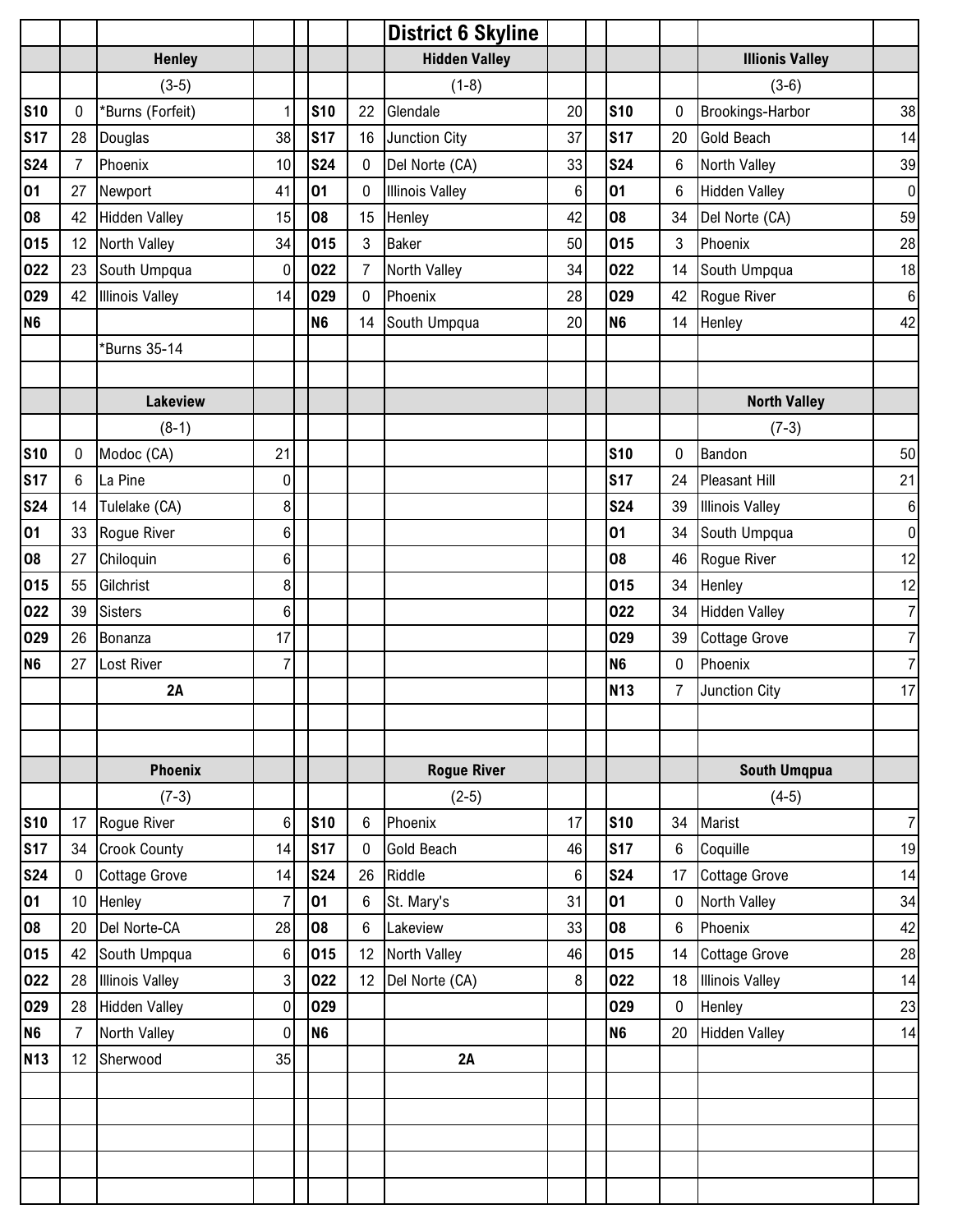|                |              |                      |                |                            |                 | <b>District 7 Greater Oregon</b> |                |                |                |                         |                  |
|----------------|--------------|----------------------|----------------|----------------------------|-----------------|----------------------------------|----------------|----------------|----------------|-------------------------|------------------|
|                |              | <b>Baker</b>         |                |                            |                 |                                  |                |                |                | <b>Burns</b>            |                  |
|                |              | $(11-1)$             |                |                            |                 |                                  |                |                |                | $(7-2)$                 |                  |
| <b>S10</b>     | 17           | Bishop Kelly (ID)    | 0              |                            |                 |                                  |                | s <sub>3</sub> | 22             | Kuna (ID)               | 12               |
| <b>S17</b>     | $\mathbf{7}$ | Emmett (ID)          | 6              |                            |                 |                                  |                | <b>S10</b>     | 1              | Henley (forfeit, 14-35) | $\pmb{0}$        |
| <b>S24</b>     | 26           | Ontario              | 19             |                            |                 |                                  |                | <b>S17</b>     | 39             | <b>Grant Union</b>      | $\boldsymbol{6}$ |
| 01             | 35           | Nyssa                | $\,6\,$        |                            |                 |                                  |                | <b>S24</b>     | 23             | McLoughlin              | 10               |
| 08             | 34           | McLoughlin           | $\,6\,$        |                            |                 |                                  |                | 01             | 41             | Riverside               | $\overline{7}$   |
| 015            | 50           | <b>Hidden Valley</b> | 3 <sup>1</sup> |                            |                 |                                  |                | 08             | 30             | Nyssa                   | 6                |
| 022            | 36           | Riverside            | $\pmb{0}$      |                            |                 |                                  |                | 015            | 14             | Ontario                 | 26               |
| 029            | 35           | <b>Burns</b>         | 14             |                            |                 |                                  |                | 022            | 40             | Madras                  | $\boldsymbol{0}$ |
| N <sub>6</sub> | 45           | Madras               | $\pmb{0}$      |                            |                 |                                  |                | 029            | 14             | <b>Baker</b>            | 35               |
| <b>N13</b>     | 28           | Astoria              | $\,6\,$        |                            |                 |                                  |                | N <sub>6</sub> |                |                         |                  |
| <b>N20</b>     | 56           | Silverton            | 21             |                            |                 |                                  |                |                |                |                         |                  |
| <b>N27</b>     | 6            | Sherwood             | 35             |                            |                 |                                  |                |                |                |                         |                  |
|                |              |                      |                |                            |                 |                                  |                |                |                |                         |                  |
|                |              | <b>Madras</b>        |                |                            |                 | <b>McLoughlin</b>                |                |                |                | <b>Nyssa</b>            |                  |
|                |              | $(2-7)$              |                |                            |                 | $(3-6)$                          |                |                |                |                         |                  |
| S <sub>3</sub> | $\pmb{0}$    | <b>Cottage Grove</b> | 13             | $\boldsymbol{\mathsf{S3}}$ | 20              | Enterprise                       | $\pmb{0}$      | S <sub>3</sub> | 8              | Fruitland (ID)          | 26               |
| <b>S10</b>     | 0            | Gladstone            | 10             | <b>S10</b>                 | 8               | Hermiston                        | 13             | <b>S10</b>     |                |                         |                  |
| <b>S17</b>     | 6            | <b>Crook County</b>  | 39             | <b>S17</b>                 |                 |                                  |                | <b>S17</b>     | 6              | Valke                   | 32               |
| <b>S24</b>     | 31           | Riverside            | 9              | <b>S24</b>                 | 10 <sup>1</sup> | <b>Burns</b>                     | 23             | <b>S24</b>     |                |                         |                  |
| 01             | 13           | McLoughlin           | $\mathbf 0$    | 01                         | 0               | Madras                           | 13             | 01             | 6              | <b>Baker</b>            | 35               |
| 08             | 12           | Ontario              | 34             | 08                         | 6               | <b>Baker</b>                     | 34             | 08             | 6              | <b>Burns</b>            | $30\,$           |
| 015            | 0            | Nyssa                | 26             | 015                        | 55              | Riverside                        | 22             | 015            | 26             | Madras                  | $\pmb{0}$        |
| 022            | 0            | <b>Burns</b>         | 40             | 022                        | 30              | <b>Grant Union</b>               | $\overline{7}$ | 022            | 38             | Ontario                 | 50               |
| 029            |              |                      |                | 029                        |                 | 21 Ontario                       | 47             | 029            |                | 14 Riverswide           | $16$             |
| N <sub>6</sub> | $\mathbf 0$  | Baker                | 45             | N <sub>6</sub>             |                 | 0 Nyssa                          | 15             | N <sub>6</sub> |                | 15 McLLoughlin          | $\boldsymbol{0}$ |
|                |              |                      |                |                            |                 |                                  |                |                |                |                         |                  |
|                |              | <b>Ontario</b>       |                |                            |                 |                                  |                |                |                | <b>Riverside</b>        |                  |
|                |              | $(5-5)$              |                |                            |                 |                                  |                |                |                | $(1-8)$                 |                  |
| <b>S10</b>     | $\pmb{0}$    | Weiser-ID            | 21             |                            |                 |                                  |                | <b>S10</b>     | $\mathbf 0$    | Dayton (WA)             | 27               |
| <b>S17</b>     | 26           | Caldwell-ID          | 27             |                            |                 |                                  |                | <b>S17</b>     | $\overline{7}$ | Weston-McEwen           | 14               |
| <b>S24</b>     | 19           | Baker                | 26             |                            |                 |                                  |                | <b>S24</b>     | 9              | Madras                  | 31               |
| 01             | 24           | Vale                 | 44             |                            |                 |                                  |                | 01             | $\overline{7}$ | <b>Burns</b>            | 41               |
| 08             | 34           | Mdras                | 12             |                            |                 |                                  |                | 08             | $\overline{7}$ | Heppner                 | 37               |
| 015            | 26           | <b>Burns</b>         | 14             |                            |                 |                                  |                | 015            |                | 22 McLoughlin           | 55               |
| 022            | 50           | Nyssa                | 38             |                            |                 |                                  |                | 022            | $\mathbf 0$    | <b>Baker</b>            | 36               |
| 029            | 47           | McLoughlin           | 21             |                            |                 |                                  |                | 029            |                | 16 Nyssa                | 14               |
| N <sub>6</sub> | 47           | Riverside            | 17             |                            |                 |                                  |                | N <sub>6</sub> | 17             | Ontario                 | 47               |
| <b>N13</b>     | 32           | The Dalles           | 50             |                            |                 |                                  |                |                |                |                         |                  |
|                |              |                      |                |                            |                 |                                  |                |                |                |                         |                  |
|                |              |                      |                |                            |                 |                                  |                |                |                |                         |                  |
|                |              |                      |                |                            |                 |                                  |                |                |                |                         |                  |
|                |              |                      |                |                            |                 |                                  |                |                |                |                         |                  |